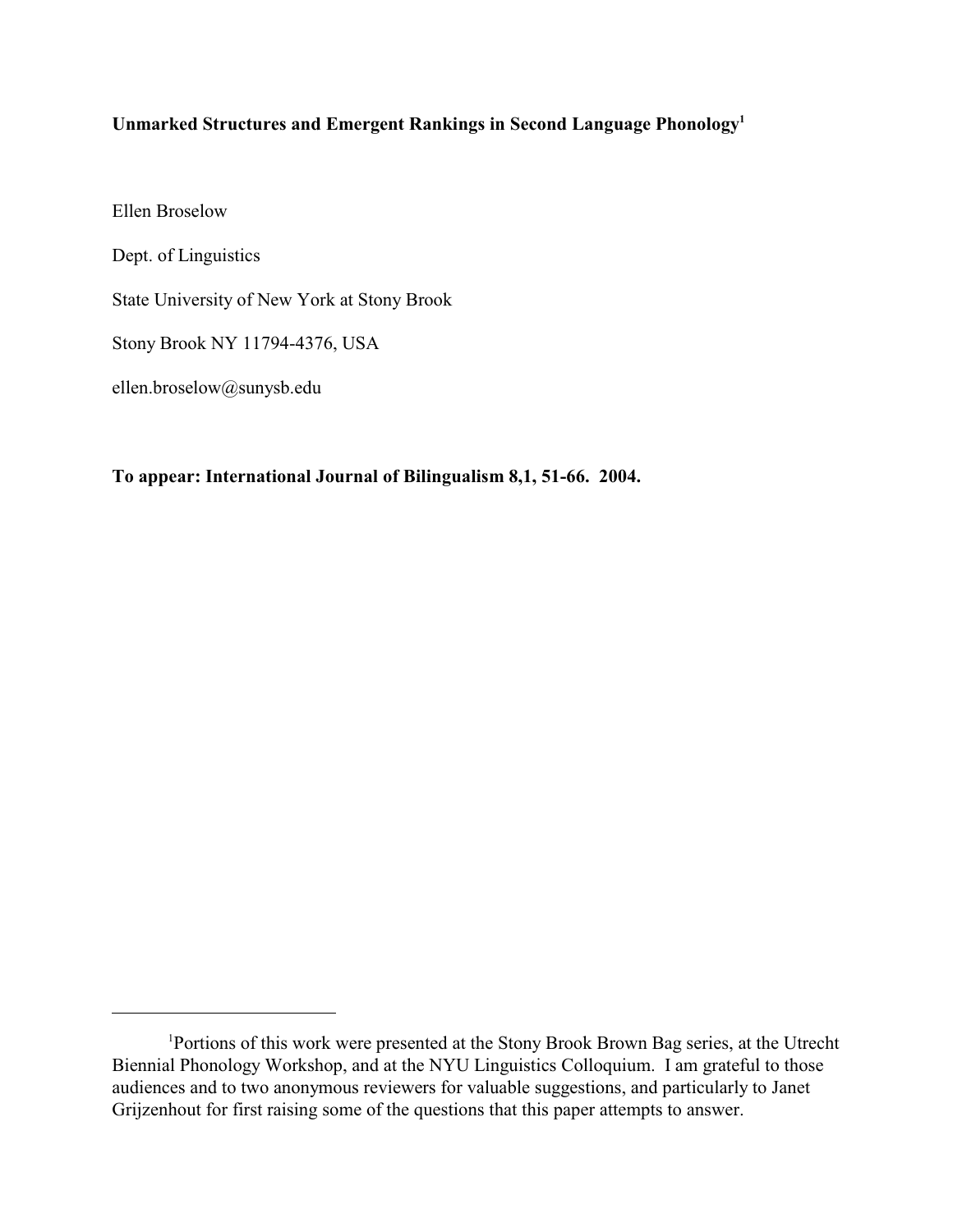### **Abstract**

One of the most interesting features of language contact situations involves the appearance of systematic patterns that are not manifested in either of the two languages in contact. A full analysis of such patterns may require constraint rankings that differ from those of both the native and the target languages. I examine possible sources of these constraint rankings with respect to the devoicing of final obstruents in learners whose native language contains either no final consonants or no final obstruents, and whose target language contains both voiced and voiceless final obstruents. I conclude that the interlanguage ranking follows from the frequency of different input structures, given the assumption that constraint rankings are stochastic (Boersma and Hayes, 2001), and that final devoicing is an effect of positional markedness constraints. I then consider possible alternative explanations of interlanguage final devoicing: as a reflection of native language rankings of positional faithfulness constraints; as an effect of perceptual filtering; and/or as a function of articulatory difficulty of sustaining voicing in final position.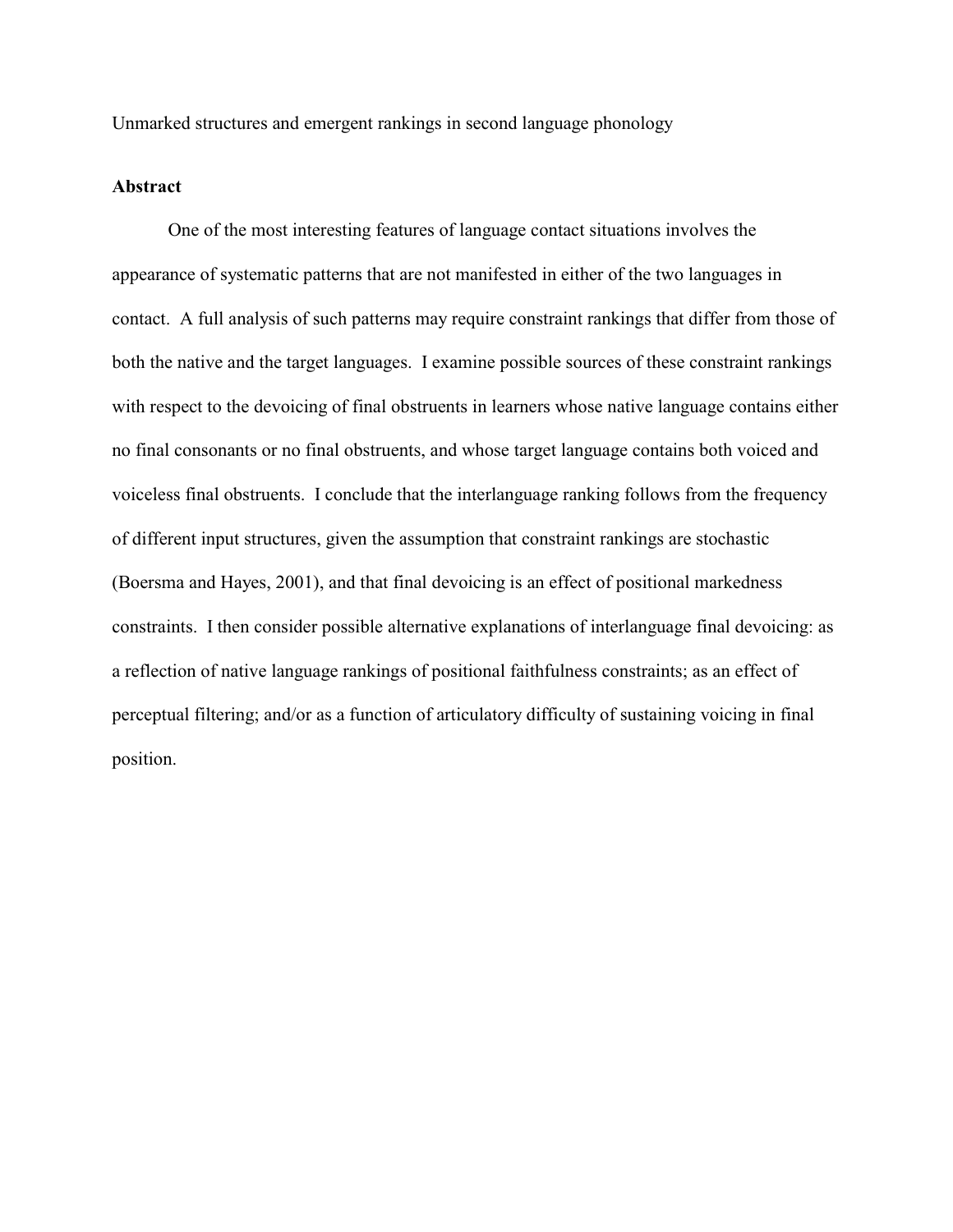## **Introduction**

One of the most interesting features of language contact situations involves the appearance of systematic patterns, either in loanword adaptation or in interlanguages, that are not manifested in either of the two languages in contact. Such patterns, which appear not to be motivated by the input data, have often been taken to reveal universally preferred structures that emerge in the flux of grammar construction. While it has long been recognized that universal principles of markedness play a role in second language acquisition, it has not been clear how these principles shape the grammar.

The framework of Optimality Theory provides a partial answer to this question, since this framework assumes a universal set of constraints that are present in all grammars. Among these are constraints that mandate particular types of prosodic structure (universally preferred syllables, feet, and prosodic words) and universally preferred patterns of alignment between prosodic and morphological categories. Because languages differ in how these universal constraints are ranked, not every constraint will play a visible role in a particular language. But each constraint is nonetheless assumed to be part of the grammar of each language, and language contact may sometimes create situations in which those constraints that are ranked so low in the native language as to have no visible effects can emerge as visible forces in shaping the form of outputs. For example, many researchers have noted that when Mandarin Chinese learners of English attempt to produce English words ending in consonants that are not permissible codas in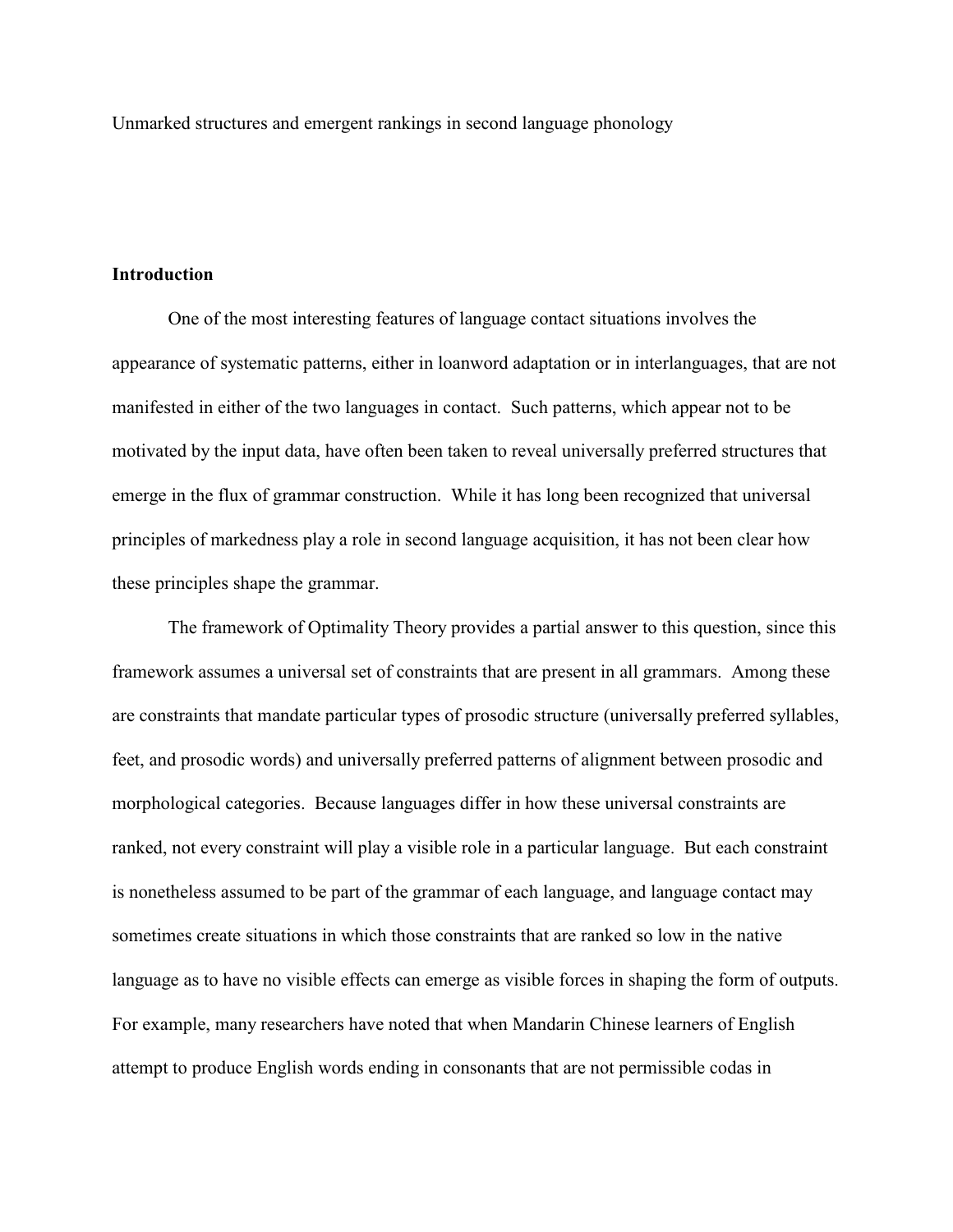Mandarin, they show a tendency to insert a final vowel when the English form is monosyllabic, but to delete the final consonant in bisyllabic inputs (Heyer, 1986, Wang, 1995, among others). A similar tendency toward producing bisyllabic outputs has been attested in the adaptation of loanwords in Cantonese (Silverman, 1992, Yip, 1993); Silverman (1992) reports retention of [r] in input 'print,' rendered as *pilin*, but deletion of the [r] in bisyllabic 'printer,' rendered as *pinta*. As Yip (1993) and Broselow, Chen, and Wang (1998) argue, this preference for bisyllabic outputs can be seen as the effect of universal constraints mandating that each word should contain a foot, that optimal feet are binary (in this case, bisyllabic), and that ideally, each foot edge is aligned with the edge of a prosodic word. The preference for bisyllabic words follows from the interaction of these constraints, since they are best satisfied by a word consisting of a single bisyllabic foot. For native speakers of Mandarin and Cantonese, the native language does not provide direct evidence for such constraints, because otherwise pronounceable monosyllabic input words are produced faithfully (in contrast to languages such as Lardil, in which a monosyllabic input is augmented by addition of a vowel (Prince and Smolensky, 1993)). But the language learning situation provides a richer range of inputs, including monosyllables that are not pronounceable according to the patterns of the target language. In Mandarin Chinese, obstruents do not constitute licit syllable codas, and native language inputs lack final obstruents. English inputs, however, frequently contain final obstruents. At the stage in which the learners' interlanguage grammar will not allow the faithful production of obstruent codas, this violation of coda constraints is repaired, either by inserting a vowel or by deleting the offending consonant. Because the L2 input cannot be produced faithfully, faithfulness constraints will be violated by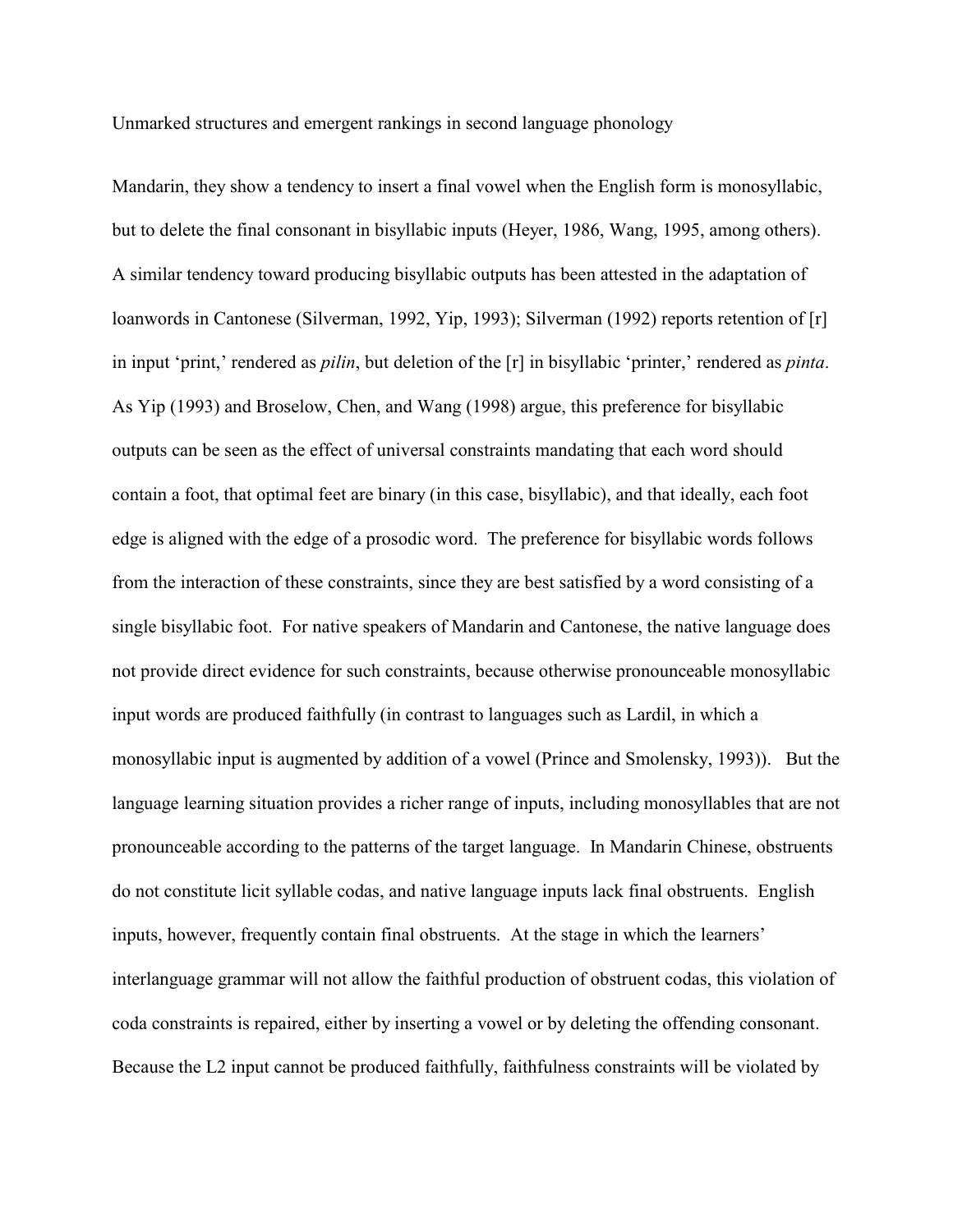any repair option, either deletion of the consonant or insertion of a final vowel. The choice of repair strategy then falls to the latent constraints favoring bisyllabicity. Thus, the answer to the question of how universal principles are incorporated into the interlanguage grammar is this: these universal principles were present in the grammar all along, but become visible only given the wider range of inputs provided by the second language.<sup>1</sup>

However, while this approach accounts for some aspects of the emergence of unmarked structures in second language phonology, it by no means accounts for all such cases. In many cases, a full analysis requires not just the presence of some constraint or constraints, but also very specific constraint rankings, rankings that may differ from those of both the native and the target language grammars (see Broselow, 1999, Davidson, Juszczyk, and Smolensky, 2000, Grijzenhout and van Rooy, 2000, among others). For example, the literature on second language acquisition contains a number of reports of learners devoicing final obstruents in the interlanguage, though neither the native nor the target language manifests any evidence for such devoicing (Eckman, 1981, Flege, McCutcheon and Smith, 1987, Yavas, 1994, Wissing and Zonneveld, 1996, Broselow, Chen, and Wang 1998, Grijzenhout and van Rooy, 2000, among others). This tendency to devoice final obstruents is consistent with the assumption (justified on the basis of language typology) that voiced obstruents are marked in syllable coda, and hence that universal grammar includes a constraint against voiced obstruent codas. But to explain this pattern (as well as many other patterns of interlanguage phonology), it is not sufficient to say that a constraint against voiced obstruent codas is present in the interlanguage grammar. Only a specific ranking of constraints will allow the constraint(s) against final voiced obstruents to play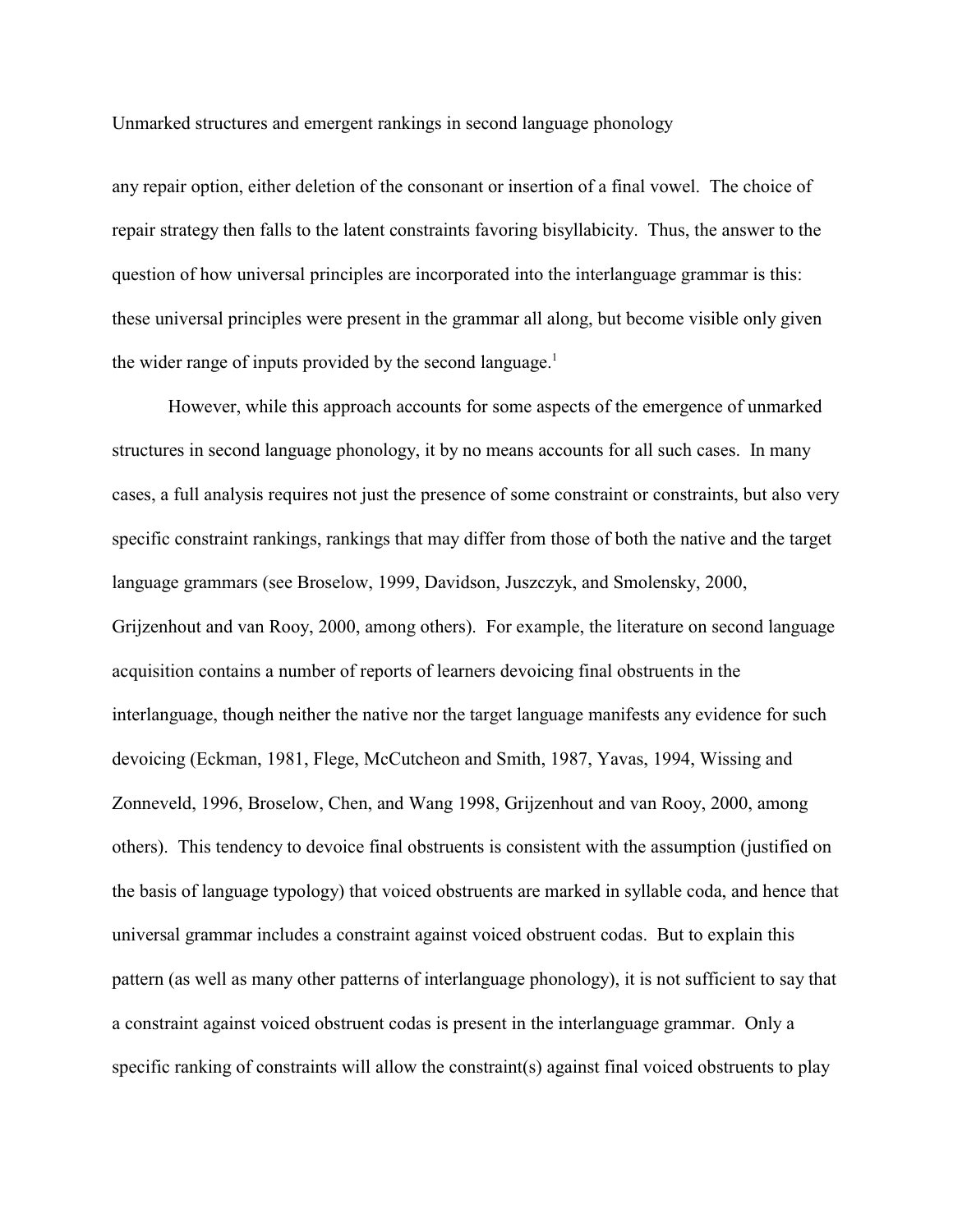an active role in the interlanguage.

In this paper, I will examine possible sources of the constraint rankings of interlanguage grammars, to determine whether these rankings can be motivated solely by input data (either from the native or the target languages), or must be considered a reflex of universal default rankings. I begin by sketching a model of second language acquisition within standard Optimality Theory. I then show that the constraint rankings required to describe the tendency to devoice syllable-final obstruents in the interlanguage are in many cases not consistent with the rankings of either the native or the target languages. I argue that these interlanguage grammars can be understood by adopting the view of Boersma and Hayes, 2001 that constraint rankings are stochastic and that constraint reranking is a gradual process. I then consider alternatives to the explanation of final devoicing as a function of the ranking of constraints in the production grammar; reasonable alternatives would appeal either to perceptual filtering effects or to simple articulatory difficulty of voiced obstruents.

## **First Language Acquisition, Second Language Acquisition, and Loanword Adaptation**

Work within the OT framework has yielded explicit hypotheses concerning the properties of the initial state of the grammar, the sorts of evidence that are required to change this state, and the developmental stages that are to be expected as acquisition proceeds. Recent proposals in OT provide a very clear model of first language acquisition. The initial state consists of a set of largely unranked constraints, though it has been compellingly argued (Gnanadesikan, 1995, Prince and Tesar,1999, Hayes, 1999) that initially, all markedness constraints (including those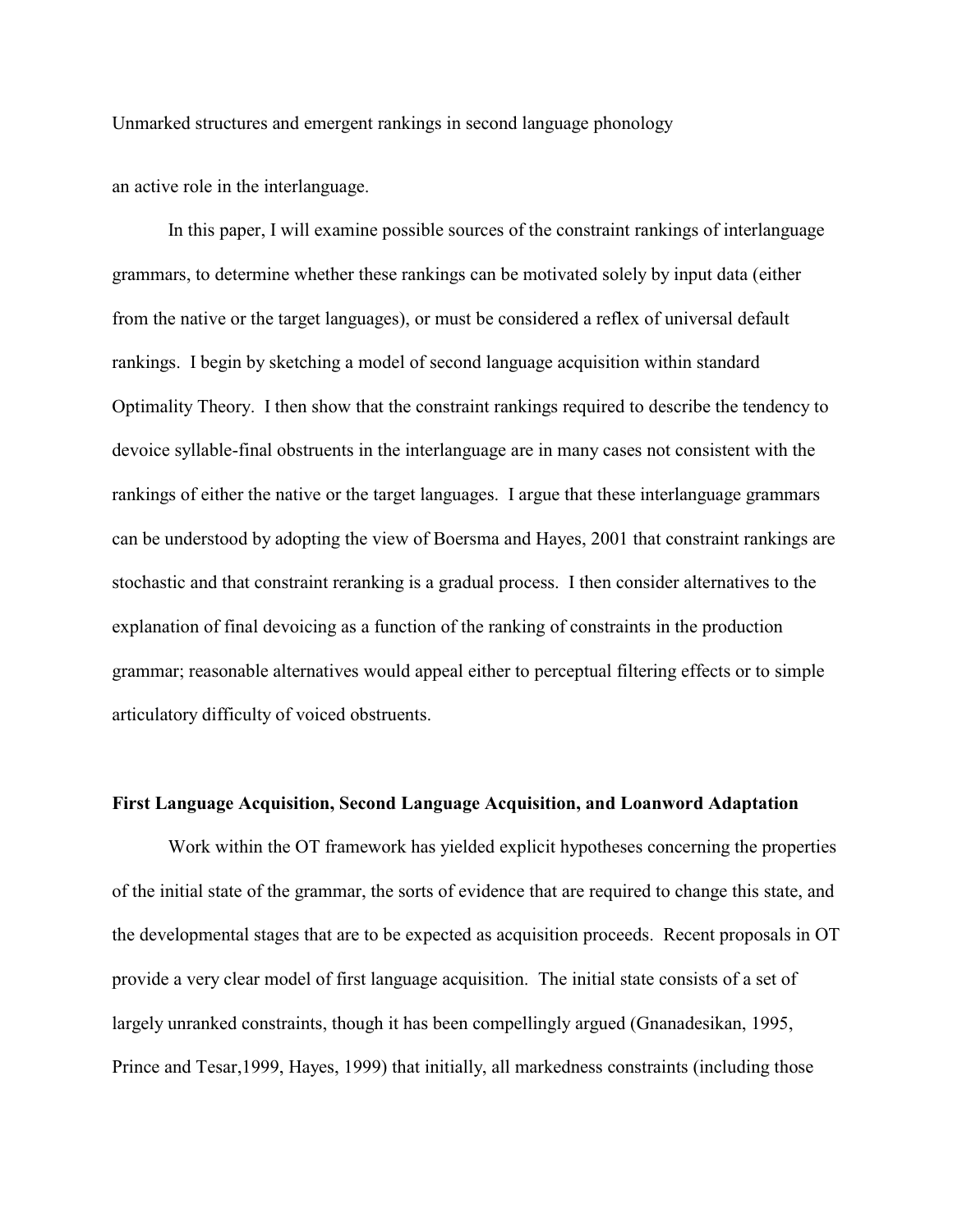which inveigh against marked prosodic structures such as closed syllables and non-binary feet) outrank all faithfulness constraints (those that demand faithfulness to underlying representations). The initial ranking of markedness constraints above faithfulness constraints ensures that learners begin with the most restrictive grammar, one that allows only unmarked structures. Any deviations from this ranking are motivated by direct positive evidence in the form of structures which violate markedness constraints while obeying faithfulness constraints–for example, a child who begins with a grammar disallowing syllable codas (reflecting the dominance of the markedness constraint NoCoda over faithfulness constraints that would preserve codas) will not demote NoCoda unless exposed to syllables containing codas. As noted by Tesar and Smolensky (1998), Hayes (1999), and Prince and Tesar (1999), this provides a solution to the subset problem (Berwick,1985): if children initially posit a grammar that is less restrictive than that of their native language, only negative evidence would require them to retreat to a more restrictive grammar. This is a problem since children appear not to make use of negative evidence. If, on the other hand, children begin with the most restrictive grammar, all that is needed to force them to revise that grammar is positive evidence, consisting of input forms that are inconsistent with their initial, overly restrictive grammar.

This model is in principle applicable to second language acquisition as well, with one difference. The learner who has acquired one language has presumably acquired a set of constraint rankings consistent with the data of that language. The well-known phenomenon of language transfer can be accounted for by making the reasonable (though not uncontroversial) assumption that the initial state for second language acquisition differs from the initial state of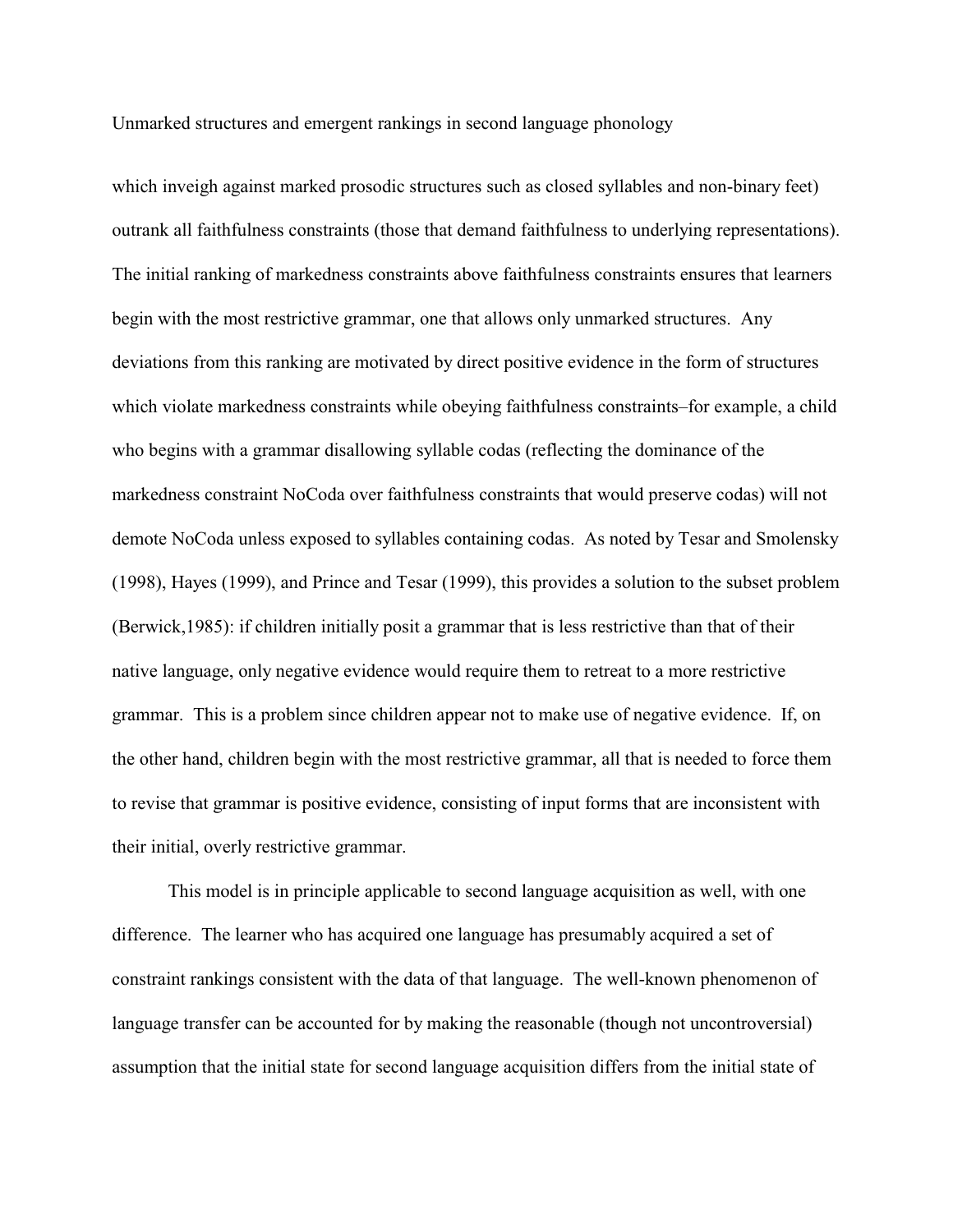the child acquiring a first language, in that the L2 learner begins with the rankings motivated by the L1 data. $^2$  In the course of learning the second language, the learner will encounter L2 data that is not consistent with the L1 grammar, and will begin to construct an L2 grammar by reranking the constraints to generate L2 forms. Learners will achieve varying degrees of success, ranging from complete transfer of L1 rankings, through fossilization at various midpoints between the L1 and L2 grammars, to complete mastery of the L2 grammar.<sup>3</sup>

Adaptation of loanwords can also be described as a function of the differences in constraint rankings in the grammars of the lending and the borrowing languages. Borrowers begin with the rankings of their L1, which are often contradicted by the non-nativized loanword forms. The final outcome of borrowing will vary according to the degree of language contact and bilingualism in a speech community. Frequently, borrowed words are fully nativized in accord with L1 rankings; for example, English, which forbids [h] in syllable codas, will delete coda [h] in words borrowed from Arabic (e.g., *ahmad*). However, sufficient borrowing may indeed affect the L1 grammar by loosening restrictions on possible structures; for example, a sufficient number of words beginning in palatal fricatives followed by consonants (*shtick, shlemiel*) have been borrowed from Yiddish into English that most English speakers will produce these onsets faithfully, though native vocabulary lacks such initial clusters. And in situations of prolonged and consistent language contact, the rankings of the L1 grammar may be altered to accommodate the borrowed forms (for example, in pre-Norman English, [v] was restricted to intervocalic position, but the influence of French led to the relaxing of the restrictions on the distribution of this sound in English). These three models–of first language acquisition, second language acquisition, and loanword adaptation–can be summarized as in (1), where M signifies the set of markedness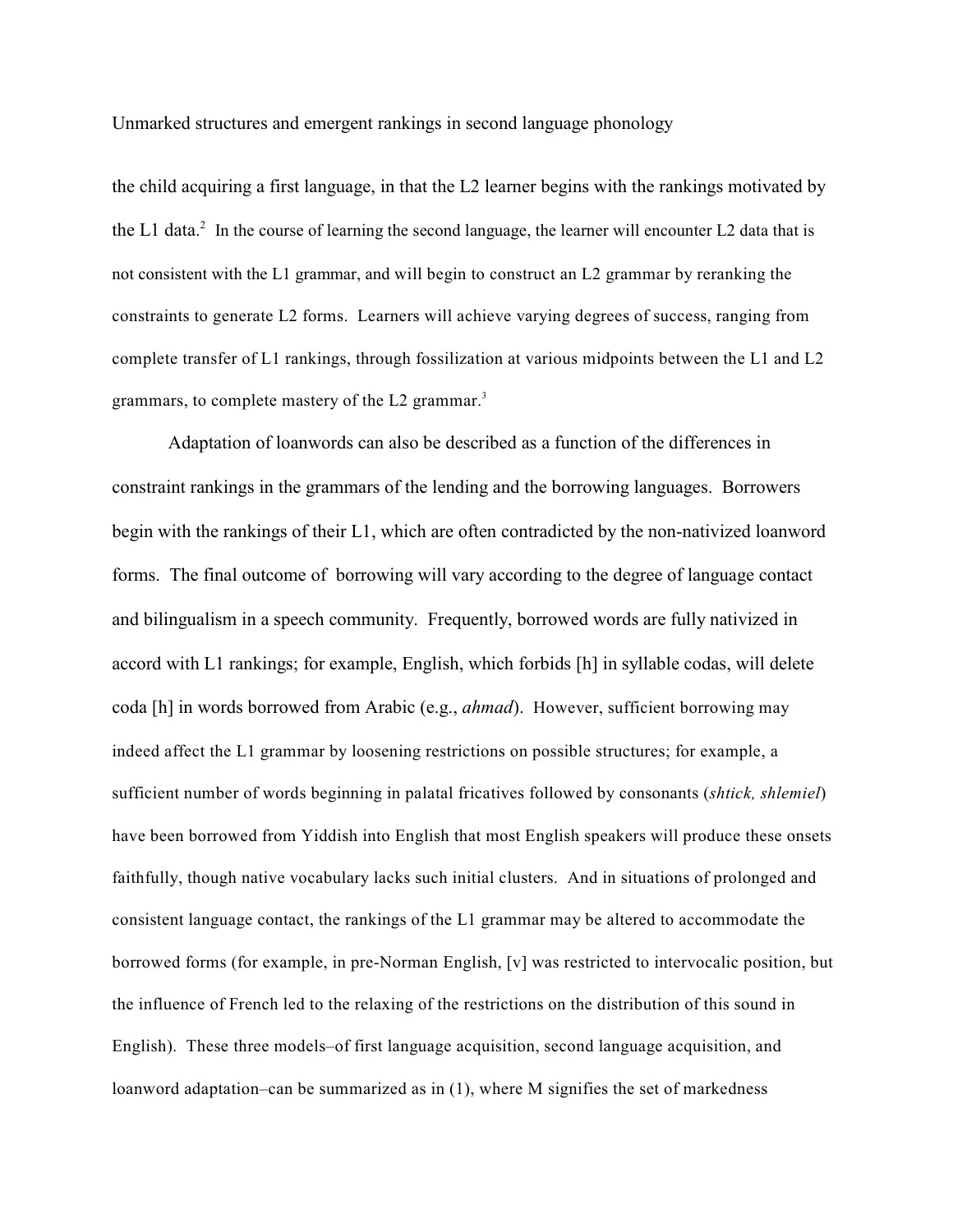constraints, and F the set of faithfulness constraints:

(1) a. First language acquisition

Initial state: M>>F

Input: NL data, causing ranking of some F >> some M

Final state: Adult grammar

b. Second Language Acquisition

Initial State: L1 rankings, based on NL data

Input: TL data, causing some reranking for IL grammar

Final state: Grammar ranging from fossilization of interlanguage to full mastery of L2

#### grammar

c. Loanword Adaptation

Initial State: L1 rankings

Input: Foreign language forms

Final state: ranging from preservation of L1 rankings (full adaptation of borrowed words) to revision of L1 grammar to accommodate borrowed forms

All three models assume accurate perception on the part of the learner/borrower, though it is equally likely that all or some errors and adaptations are caused by learners' or borrowers' failure to accurately perceive contrasts of the target or lending language (see Silverman, 1992, among others). We will return to the question of perception below.

The four possible types of rankings among any pair of constraints are as in (2):

(2) a.  $M \gg F$ 

 $b. F >> M$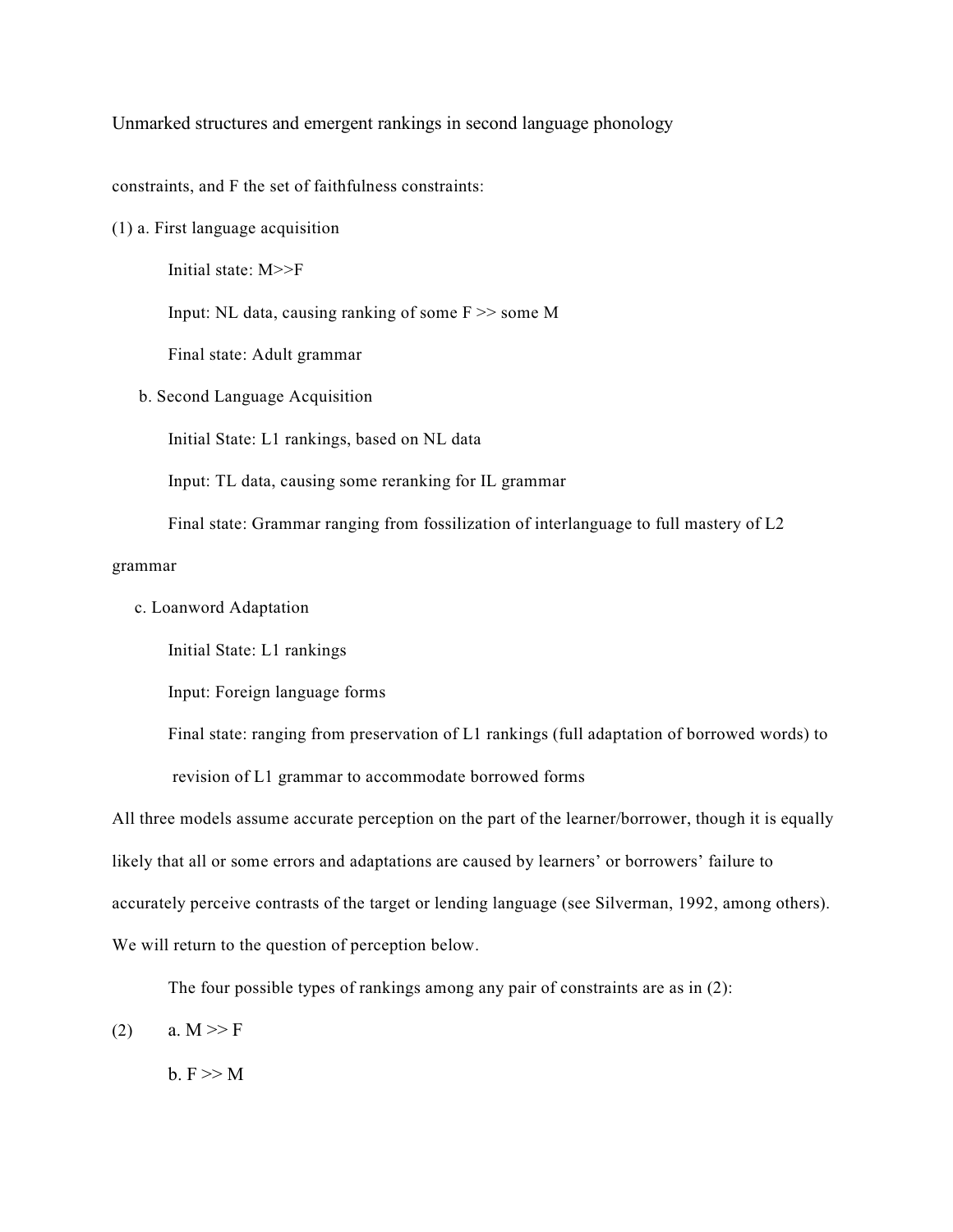$$
c. M \gg M
$$

d.  $F \gg F$ 

The ranking (2a) with a particular markedness constraint above a faithfulness constraint, represents the initial state ranking, while the other three ranking possibilities presumably arise only after confrontation with input data that motivate reranking. In some cases, however, input data is insufficient to motivate crucial rankings for every pair of constraints. It is unclear in this case what the endstate of the native language grammar will be: Tesar & Smolensky (2000) argue that learners choose (presumably arbitrarily) some fixed ranking for constraints whose relative ranking is indeterminate, while Ross (1996) argues that such constraints are left to 'float,' with no fixed relative ranking. Thus, cases in which interlanguage data or loanword adaptations require crucial rankings like the ones in (2b-d), and where that ranking is not motivated by the data of either the native or the target language, can potentially shed light on this issue.

In the following sections I discuss a case in which a preference for particular prosodic targets (less marked syllables) emerges in second language acquisition or loanword adaptation. This pattern appears to require a ranking of constraints as in (2c). And because this ranking is neither the default M >>F ranking, nor consistent with the data of either the native or the target languages, it provides an important probe into the process of the acquisition of constraint rankings.

#### **Final Obstruent Devoicing (M >> M): A Constraint Reranking Analysis**

As is well known, languages frequently impose restrictions on what sorts of consonants may occur in syllable codas, ranging from a prohibition against any sort of coda to a prohibition of only certain consonant types. In the latter category, some languages (such as Mandarin Chinese) ban obstruents from coda position, while others (such as German, Dutch, Russian)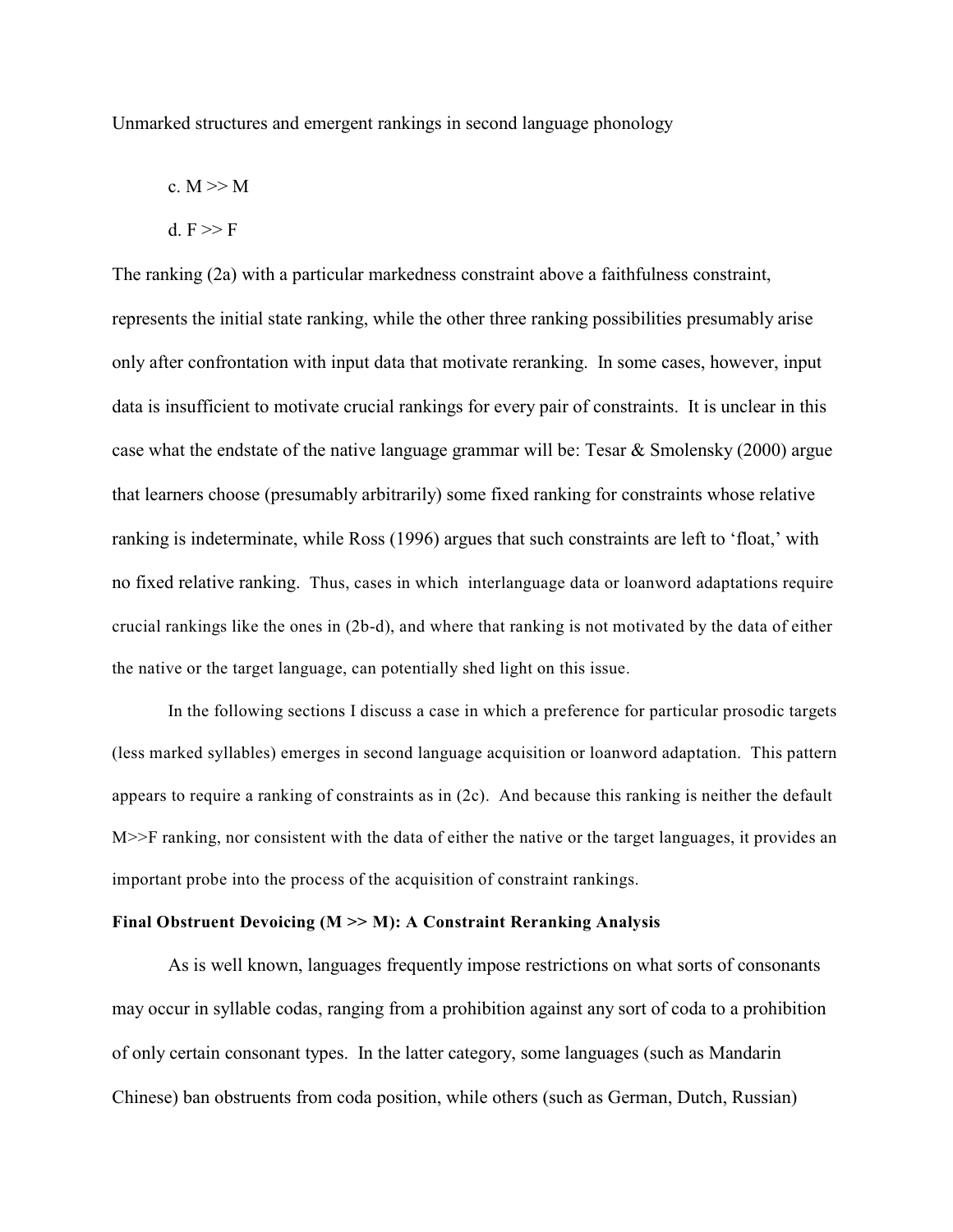allow only voiceless obstruents in syllable codas. We can derive these different restrictions on codas from the following set of constraints:

(3) a. NoCoda: Syllables may not have codas.

b. NoObsCoda: Syllables may not have obstruent codas.

c. NoVObsCoda: Syllables may not have voiced obstruent codas.<sup>4</sup>

Ranked with respect to faithfulness constraints that prohibit deletion of consonants, insertion of vowels, or changing of features, these constraints give us the following (admittedly incomplete) typology:

(4) a. Type I (Tswana): no codas of any type NoVObsCoda, NoObsCoda, NoCoda >> F b. Type II (Mandarin Chinese): sonorant codas NoVObsCoda, NoObsCoda >> F >> NoCoda c. Type III (German): sonorant codas and voiceless obstruent codas NoVObsCoda >> F >> NoObsCoda, NoCoda d. Type IV(English): sonorant codas and voiced or voiceless obstruent coda F >> NoVObsCoda, NoObsCoda, NoCoda

Since the three markedness constraints range from more to less specific, it is not always possible to determine their relative rankings. In Type I languages, for example, the high rank of NoCoda automatically rules out obstruent codas, whether voiced or voiceless, making the other two constraints irrelevant. However, I follow the model sketched above in assuming that in the absence of conflicting data, markedness constraints outrank faithfulness constraints.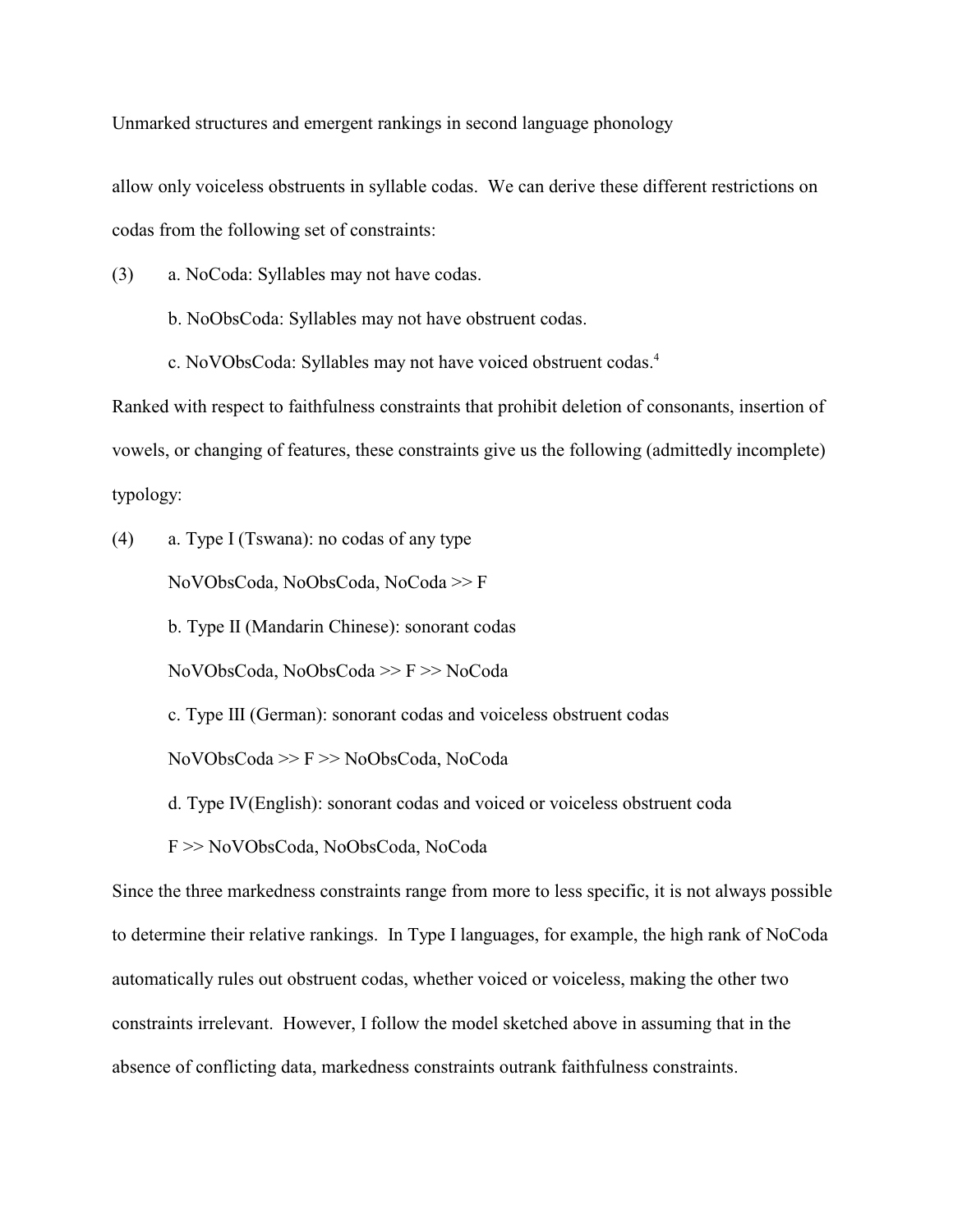An interesting second language phenomenon is the loss of TL voicing contrasts in syllable-final obstruents by second language learners, due to devoicing of final obstruents (as in the realization of English *bed* with a final [t]). Most strikingly, this phenomenon has been noted in cases where the native language of Type I or Type II allows no syllable-final obstruents of any type, and the target language of Type IV allows both voiced and voiceless obstruents in that position. In this case, neither the native nor the target language provides evidence for final devoicing. The literature on second language acquisition contains a number of reports of final devoicing of this type in both second language acquisition and loanword adaptation (see for example Eckman, 1981, Flege and Davidian, 1984, Flege, McCutcheon, and Smith, 1987, Yavas, 1994, Wissing and Zonneveld, 1996, Broselow, Chen, and Wang, 1998, Grijzenhout and van Rooy, 2000).

Final devoicing unmotivated by either the NL or the TL appears to pose a serious problem for a model of second language acquisition in which constraint rankings are motivated solely by input data. Take the example of Mandarin Chinese, a Type II language which allows only sonorant codas. To master English, speakers of Mandarin Chinese must move from the Type II ranking in (4b) to the Type IV ranking (4d) above. This process requires speakers to demote the markedness constraints prohibiting obstruent codas below the constraints mandating faithful realization of input structures. But as various studies have shown, Mandarin learners frequently exhibit an intermediate stage in which at least some voiced obstruent codas are produced as voiceless (Eckman, 1981, Flege and Davidian, 1984, Broselow, Chen, and Wang, 1998). The interlanguage grammar at this stage is essentially that of a Type III language like German, in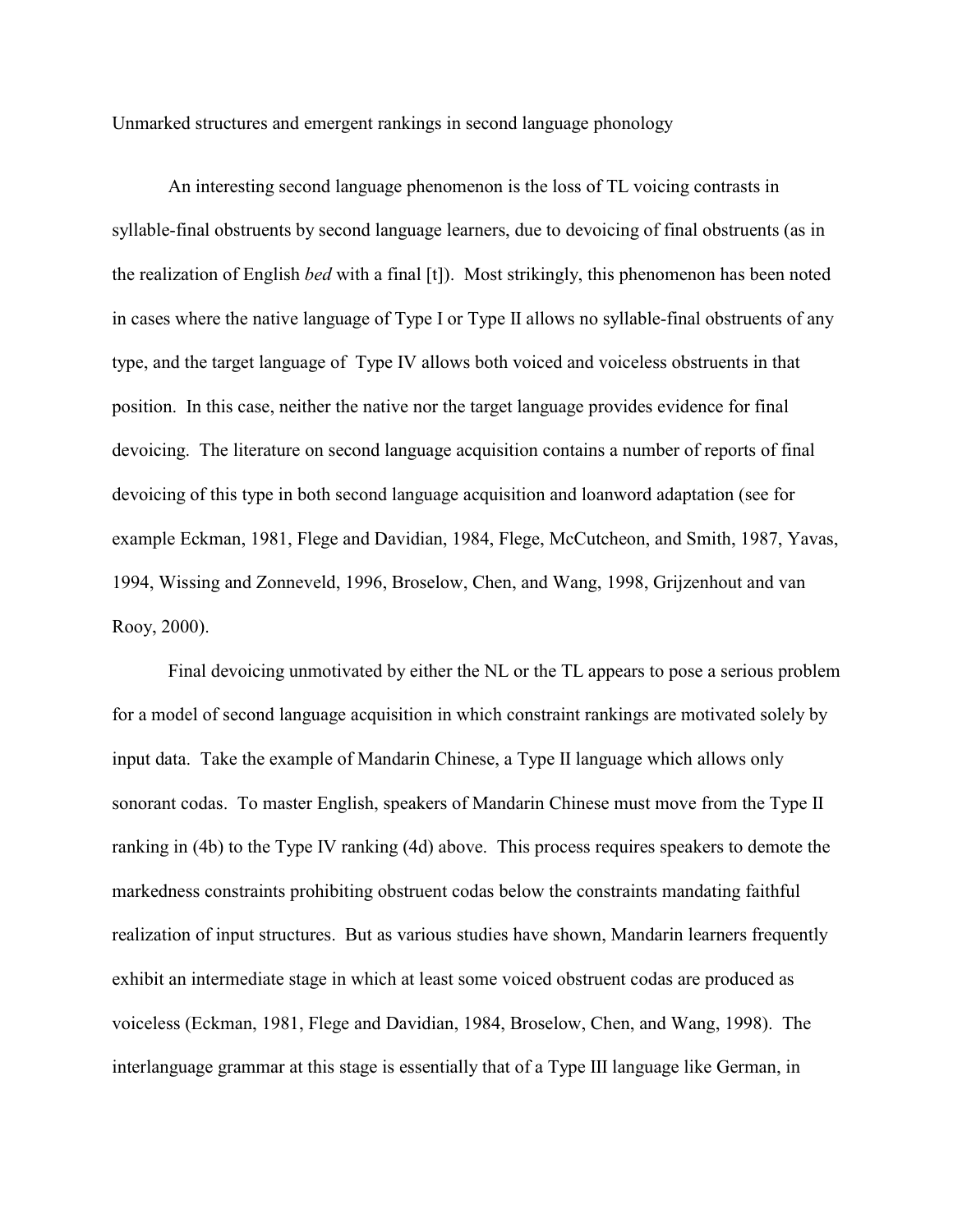which NoObsCoda has been demoted below the faithfulness constraints, but NoVObsCoda still maintains a high ranking. This ranking will map an underlying final voiced obstruent onto a voiceless output:

(5) Interlanguage Ranking

| /bed/               | NoVObsCoda | MAX(C), DEP(V) | NoObsCoda |
|---------------------|------------|----------------|-----------|
| a. bed              | $*1$       |                | ∗         |
| b. be/bede          |            | $*$            |           |
| $\mathbb{R}$ c. bet |            |                | ∗         |

This is a puzzling pattern, since neither the native language nor the target language presents the learner with any evidence for a differential ranking of the two markedness constraints NoVObsCoda and NoObsCoda: voiced and voiceless obstruent codas are equally bad in the NL, and equally good in the TL. We can compare the rankings of the faithfulness constraints with respect to the two markedness constraints, the more specific NoVObsCoda and the more general NoObsCoda, in the three different grammars:

(6) a. Native language: Mspecific, Mgeneral>>F (no obstruent codas)

b. Target language: F $>$ Mspecific, Mgeneral (both voiced and voiceless obstruent codas)

c. Interlanguage: Mspecific>>F>>Mgeneral

In the interlanguage grammar, the more specific markedness constraint NoVObsCoda must be ranked not only above the faithfulness constraints (as the TL requires) but also above the more general markedness constraint NoObsCoda (contra the TL ranking). The model of acquisition sketched above requires that any deviation from the default ranking M1, M2...>>F1, F2... be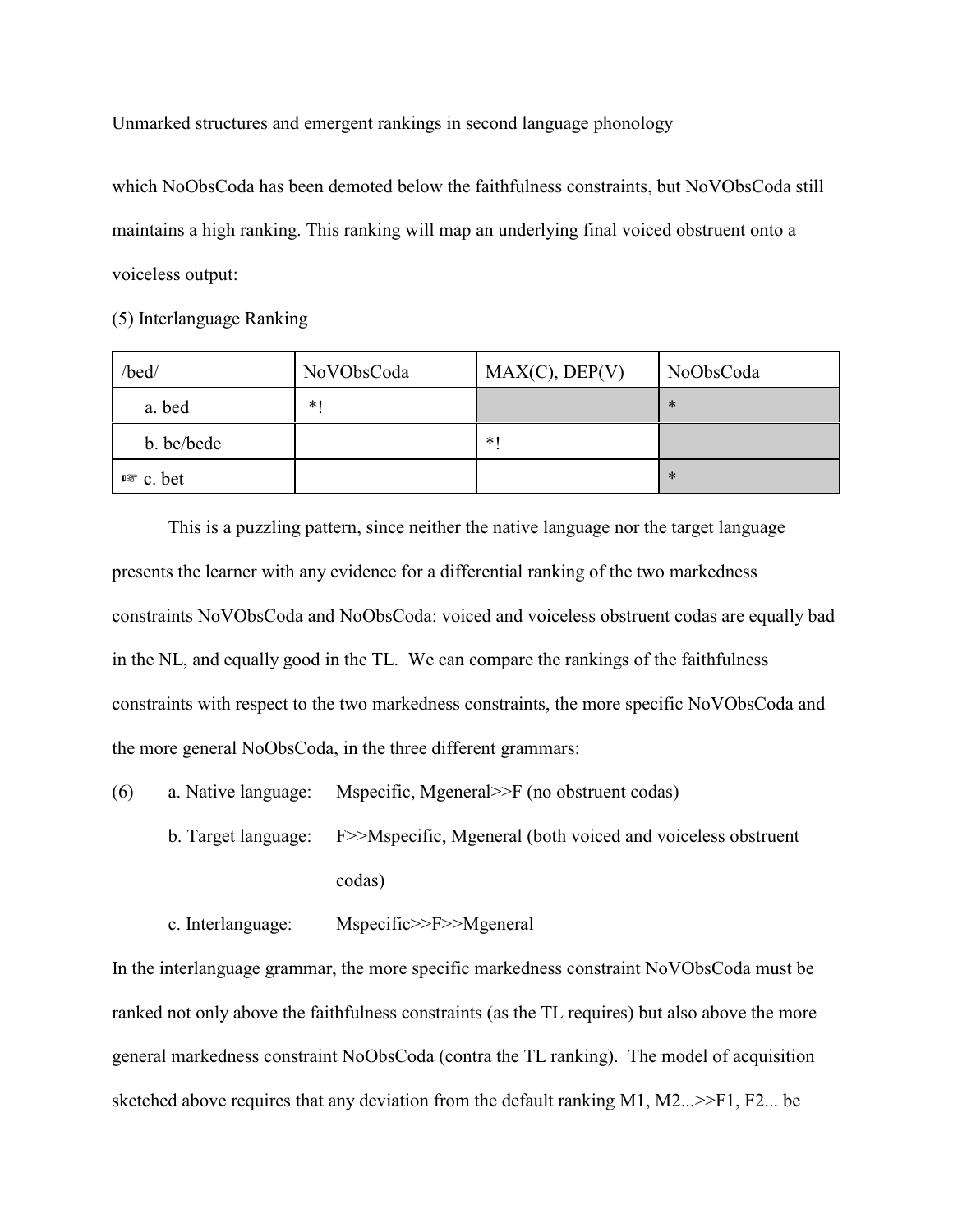motivated by the data available to the learner. But the learner will receive English input data requiring both the more specific and the more general markedness constraint to be demoted below the faithfulness constraints.

However, I will argue, this pattern does in fact emerge from input data, given a particular view of how reranking proceeds. Levelt and van de Vijver (1998), Boersma and Levelt (1999), and Boersma and Hayes (2001) have argued for a model of acquisition in which constraint ranking is sensitive to the frequency of different categories of input data. As in standard OT, constraints are envisioned as ranked along a linear scale, with some constraints higher than others, and following work by Tesar and Smolensky (1998), the acquisition of ranking is errordriven: upon encountering forms that are inconsistent with the grammar, learners will change constraint rankings so as to maximize the fit between grammar and data. But whereas much early work in the acquisition of constraint ranking abstracts away from the role of frequency of particular types of input forms in the data (and from the question of how much data is required to motivate the learner to rerank constraints), the model of Boersma and Hayes, 2001 builds in the role of frequency.<sup>5</sup> Rather than assuming that each constraint occupies one fixed point on the ranking scale, Boersma and Hayes (2001) express constraint rankings as probabilities, so that a constraint has a range of possible rankings. The central point on the bell-shaped ranking curve associated with each constraint is the ranking point that the constraint is most likely to occupy in any given instance of speech production. Thus, a constraint that is ranked at point 90 (for example) will have a rank of 90 in the majority of instances of production, but may in some small number of instances be ranked anywhere between 85 and 95. Each piece of input data results in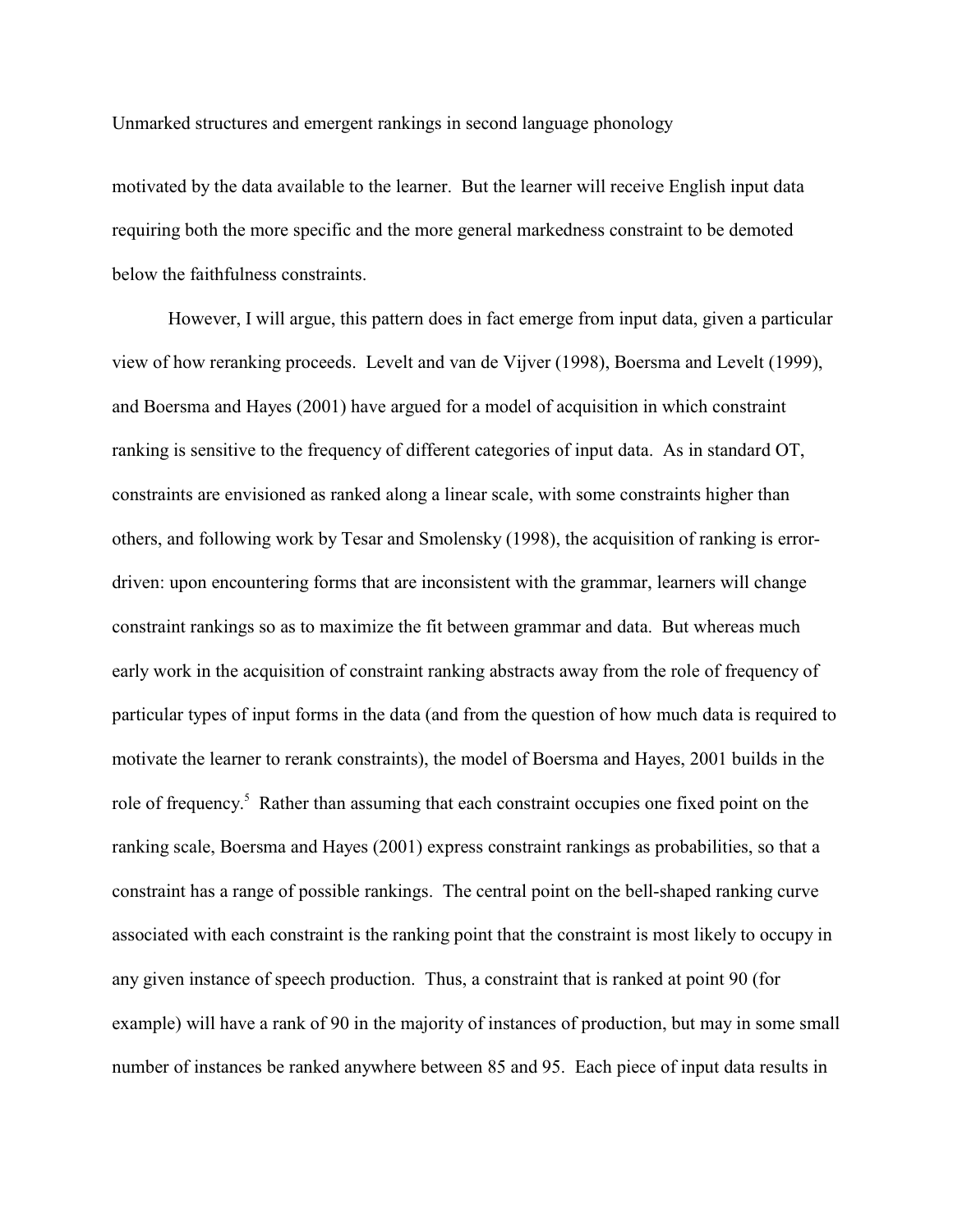"small perturbations to the constraints' locations on the scale" (Boersma and Hayes, 2001, page 46). This model therefore provides a direct connection between the frequency of different types of data and the rate at which constraints will be reranked.

Once input frequency is taken into account, it is easy to see how the learner could arrive at a stage in which the more specific constraint NoVObsCoda is ranked higher than the more general constraint NoObsCoda. The learner has begun with both markedness constraints ranked above the constraints that mandate faithful realization of obstruent codas, and this ranking has not been contradicted by any native language data. But in attempting to master English, the learner is confronted by numerous forms that violate this ranking, consisting of words that end in obstruents, such as *bet* and *bed*. Each obstruent-final datum encountered provides an impetus for demoting NoObsCoda below the faithfulness constraints, leading to preservation of syllable-final obstruents. Under the weight of this evidence, NoObsCoda will creep down the ranking scale to a position below the faithfulness constraints. Similarly, words ending in voiced obstruents (such as *bed*) provide evidence for demoting the more specific constraint NoVObsCoda, as well as the more general NoObsCoda. But the descent of NoVObsCoda will necessarily proceed more slowly, because the evidence for this demotion is less abundant-- while every form that violates the more specific constraint also violates the more general constraint, the reverse is not true. Given this, we should expect a stage in which NoVObsCoda is ranked above NoObsCoda-- and indeed, we would predict that in both first language and interlanguage grammars, we should find patterns like these in which a more specific markedness constraint is ranked above a more general markedness constraint. Children do tend to avoid final voiced obstruents even after they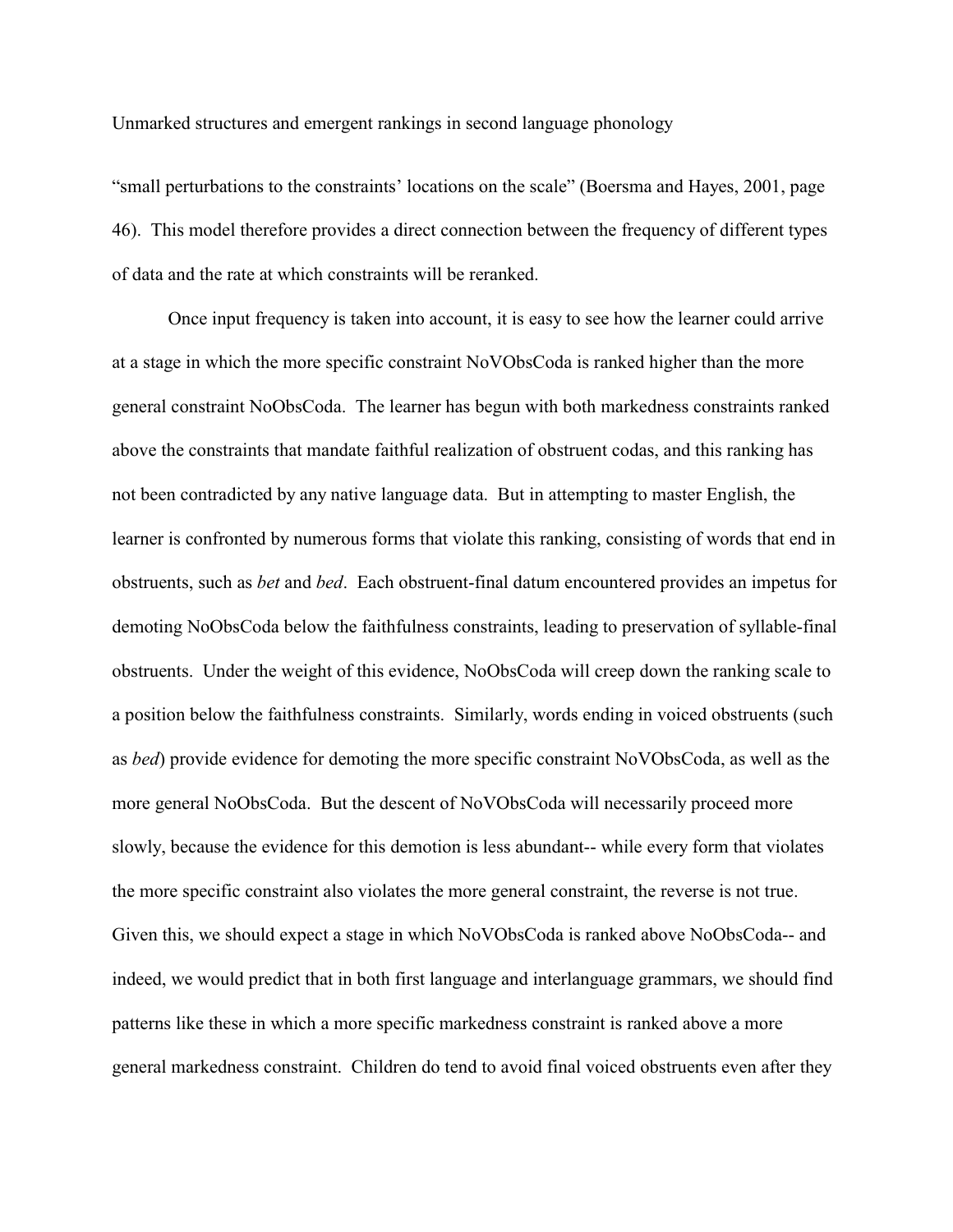have acquired final nasals and final voiceless obstruents; among the strategies they use to avoid final voiced obstruents in English are deletion, nasalization, and final devoicing (Smith 1973, Clark and Bowerman, 1986, Stemberger, 1996).

#### **Probabilistic Constraint Ranking and Output Variation**

The probabilistic approach to constraint ranking has another desirable result. Second language learners typically exhibit a good deal of variation, so that one speaker may in the course of a single day (or even a single experiment) devoice final voiced obstruents, delete final obstruents, insert vowels after final obstruents, and produce final obstruents, even voiced ones, faithfully (see Broselow, Chen, and Wang, 1998, Xu, 2003 on variation in Mandarin speakers' production of final voiced obstruents). The possibility of variation is built into the Boersma and Hayes, 2001 model, where constraint rankings are probabilistic. That is, in standard Optimality Theory, the ranking of constraints can be envisioned as a line, with each constraint at some fixed point on that line; for example, if C1 is ranked at position 90 and C2 at position 85, then C1 dominates C2 (where the numbers 90 and 85 are simply arbitrary points illustrating the ranking relationship of the constraints). In contrast, Boersma and Hayes (2001) argue that constraint rankings should be envisioned not as a single fixed point on the ranking scale, but as a range of points along that scale. At each instance of production (that is, each time the speaker converts an underlying representation to a spoken form), a given constraint may be found at any position within its ranking range. For example, the possible rankings of C1 could include the range from 95 to 85, while C2 could range from 90 to 80. Thus, while C1 will outrank C2 in the majority of productions, in some instances the ranking may be reversed (when C1 is ranked at the bottom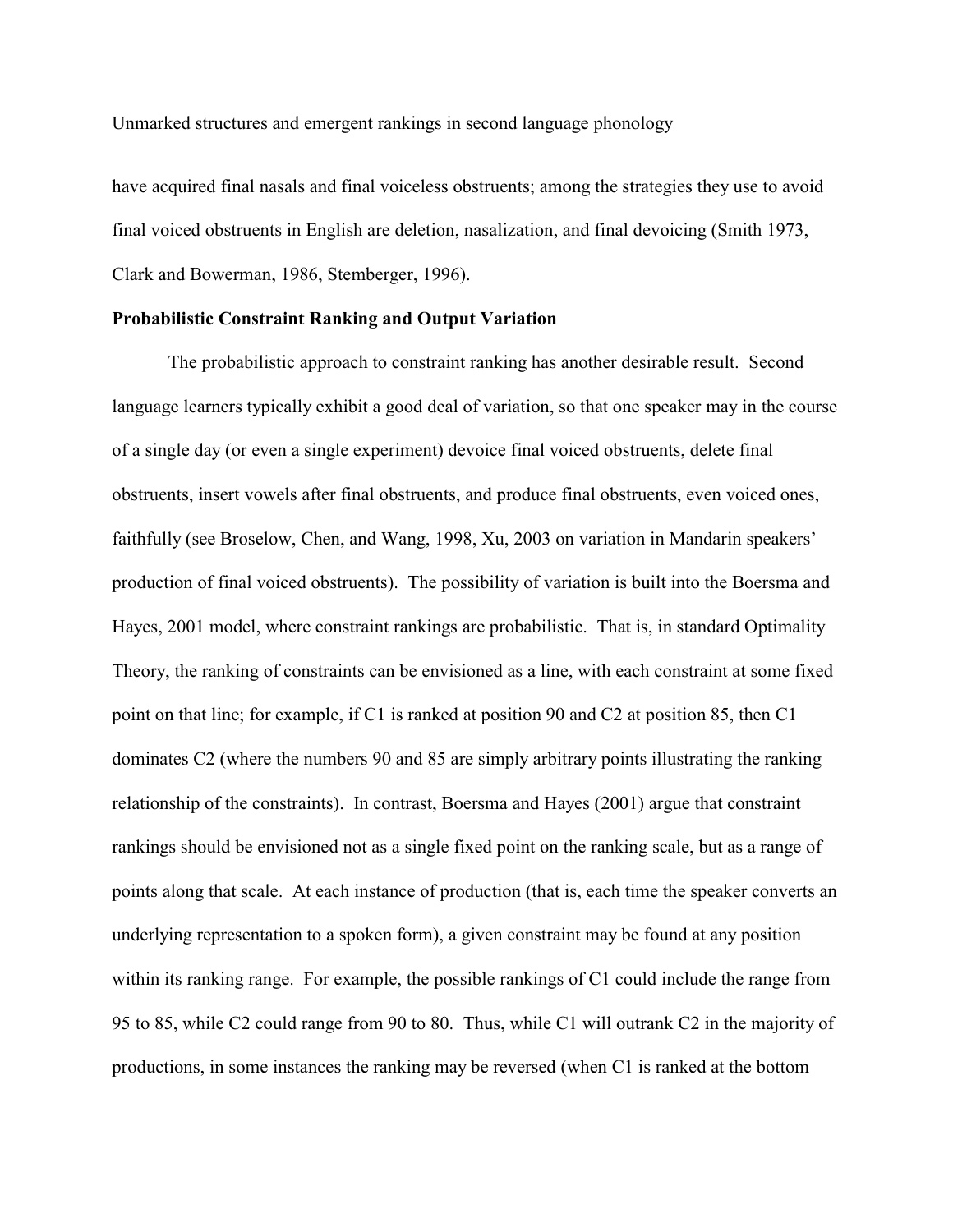and C2 at the top of their respective ranges). This possibility of ranking reversal is the mechanism that gives rise to variation in output forms, in Boersma and Hayes' system. (See Xu, 2003 for arguments that variation in Mandarin Chinese speakers' interlanguages can be modeled using Boersma and Hayes' Gradual Learning Algorithm).

In the analysis of final devoicing above, the interlanguage grammar must not only rank one markedness constraint (NoVObsCoda) over another (NoObsCoda), but also must rank one set of faithfulness constraints over another (as pointed out by Grijzenhout and van Rooy (2000) in their discussion of devoicing by Zulu speakers). While the constraints prohibiting insertion or deletion of segments are ranked below NoVObsCoda, the constraint prohibiting change of a feature (Ident(Voi)) must be ranked below NoObsCoda, since the winning (devoiced) form violates this faithfulness constraint:

| /bed/               | NoVObsCoda | MAX(C),<br>DEP(V) | NoObsCoda | Ident(Voi) |
|---------------------|------------|-------------------|-----------|------------|
| a. bed              | $*1$       |                   | $\ast$    |            |
| b. be/bede          |            | $*1$              |           |            |
| $\mathbb{R}$ c. bet |            |                   | $\ast$    | $\ast$     |

(7) Interlanguage Ranking

Since this ranking does not obviously emerge from the input data, we might look for evidence that it represents a universal default ranking. Steriade (2000) provides possible evidence for such a default ranking, noting that crosslinguistically, the strategy used by native speakers of Type I languages to repair NoVObsCoda violations is final devoicing, rather than any of the logically possible alternatives. She argues that this fact is grounded in perceptual similarity: an output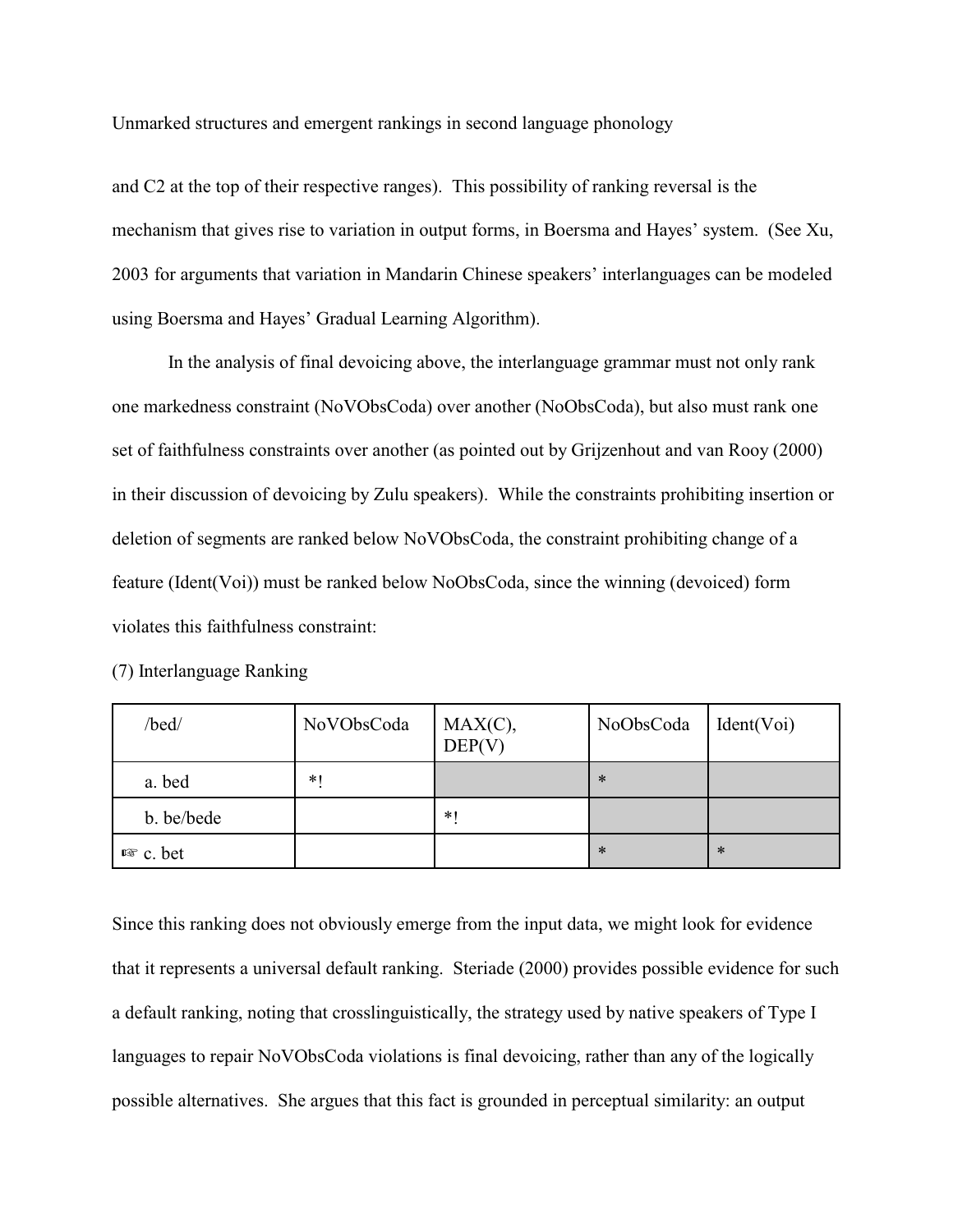form differing only in the voicing of the final obstruent is acoustically closer to the input form than any of the logically possible alternative outputs. A universal default ranking of faithfulness constraints ensures that if final voiced obstruents are banned, they are realized as voiceless obstruents rather than as any less perceptually similar structure.

However, the second language facts do not fit so neatly with this picture, since in fact second language learners do also employ consonant deletion and vowel insertion as repair strategies. Given the large amount of variation among learners, it may not in fact be that the data motivate a fixed ranking of faithfulness constraints for any one speaker's grammar. These questions await careful speaker-by-speaker analysis.

## **Alternative Analysis: Transfer of Rankings**

The account of final obstruent devoicing in interlanguage presented above relies upon a particular set of assumptions: that the learners correctly perceive target language voicing contrasts, but fail to produce them because their production grammars prevent realization of voicing in certain positions, and that their production grammars contain positional markedness constraints in a subset-superset relationship (NoVoiObsCoda, NoObsCoda). In this section I consider alternative assumptions leading to alternative analyses of interlanguage final devoicing.

First, while maintaining the assumption that final devoicing is an effect of the learner's production grammar, we might appeal to a different set of constraints. An alternative analysis of final devoicing relies not on positional markedness constraints, but rather on positional faithfulness constraints (as proposed by Lombardi, 1999):

(8) a. \*VoiObs: Obstruents must not be voiced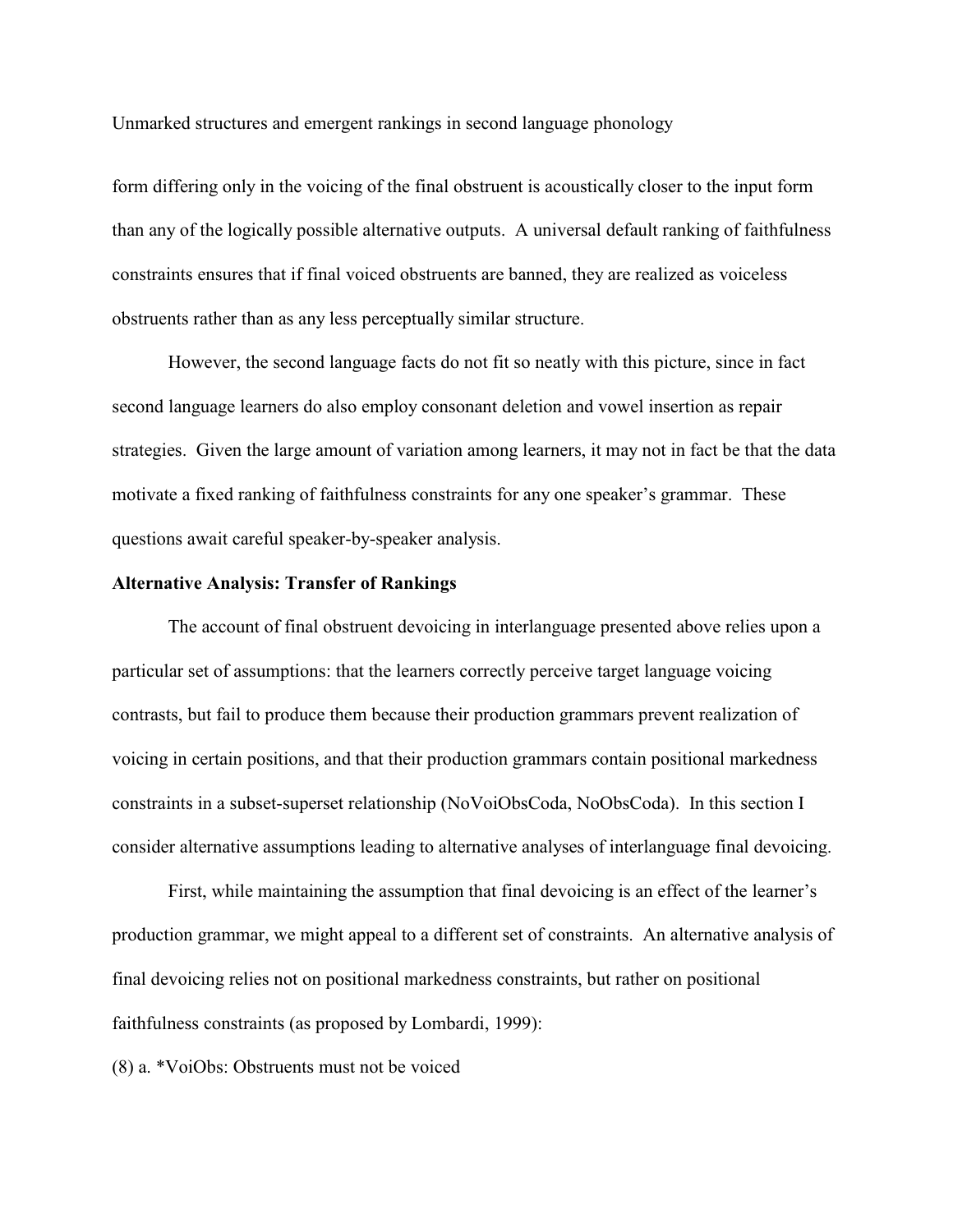- b. Ident(Voi): An output segment must have the same voicing as its input correspondent.
- c. Ident(Voi)Onset: An output segment in onset position must have the same voicing as its input correspondent.

In this approach, the contrast between Type III and Type IV languages is accounted for by means of a general markedness constraint against voiced obstruents in any position (8a), which can be overridden by either a general faithfulness constraint demanding preservation of all voicing contrasts (8b), or a positionally restricted faithfulness constraint mandating faithful realization of voicing only in syllable onset (8c). The ranking Ident(Voi)>>\*VoiObs gives Type IV languages like English (voiced obstruents are realized as voiced in all positions), while the ranking Ident(Voi)Onset>> \*VoiObs>> Ident(Voi) gives Type III languages like German (obstruent voicing contrasts are realized in onset but not in coda). (I abstract away from other contexts, such as obstruents in clusters or before sonorant consonants; see Lombardi, 1999 and Steriade, 1999 for discussion).

The positional markedness account sketched in the preceding section derives final devoicing in interlanguage phonology from the interplay between TL input data and the constraint reranking process; while the native language ranking would not predict final devoicing, the reranking caused by target language input would result in an intermediate grammar that permits voiceless but not voiced final obstruents. A positional faithfulness analysis, in contrast, may provide a different account of final devoicing: as a direct result of transfer of the native language constraint rankings. The model developed in Prince and Tesar, 1999 incorporates a Biased Constraint Demotion algorithm which encourages the ranking of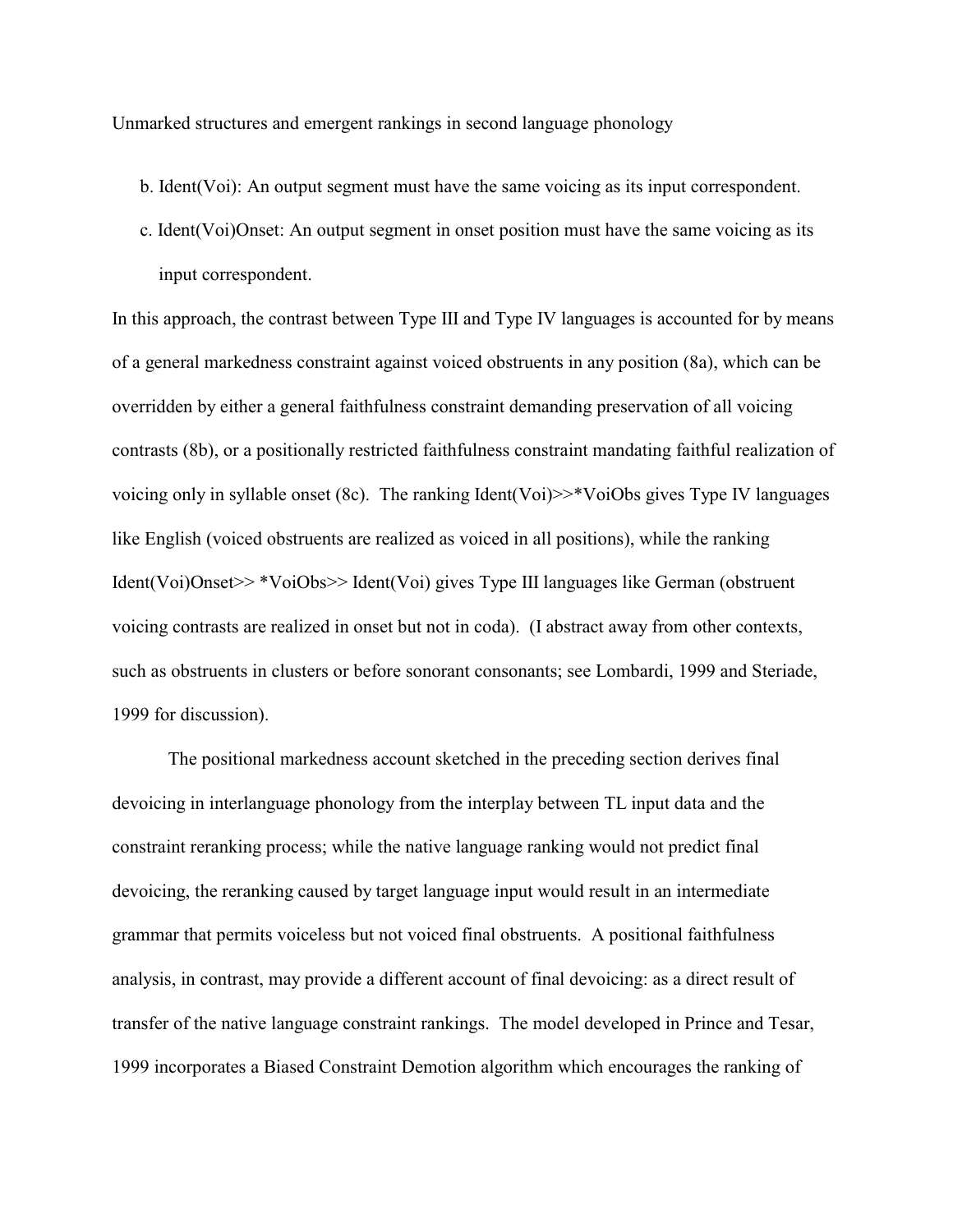markedness constraints above faithfulness constraints whenever possible. This bias would actually cause first language learners of Type I and Type II languages (with no final obstruents) to arrive at a native language ranking that would cause any final obstruents encountered in a target language to be devoiced. Consider a language that permits both voiced and voiceless obstruents in onset position, but has no obstruent codas. Learners hear both voiced and voiceless obstruents in onset position, pushing them toward the ranking Ident(Voi)Onset>>\*VoiObs. But because no obstruents appear in non-onset position, learners have no direct evidence for the relative ranking of \*VoiObs and the general Ident(Voi) constraint. However, they don't need such evidence to establish a ranking: the bias toward ranking faithfulness constraints as low as possible will cause the learner to rank the general faithfulness constraint Ident(Voi) below the markedness constraint \*Voi, because this M>>F ranking gives the most restrictive grammar that is consistent with the native language input. The learner will therefore arrive at the ranking Ident(Voi)Onset>>\*VoiObs>>Ident(Voi) for the native language grammar. In other words, in the absence of evidence to the contrary, learners will assume that final obstruents should be voiceless. Their native language ranking will therefore be precisely the one needed to describe the interlanguage final devoicing pattern: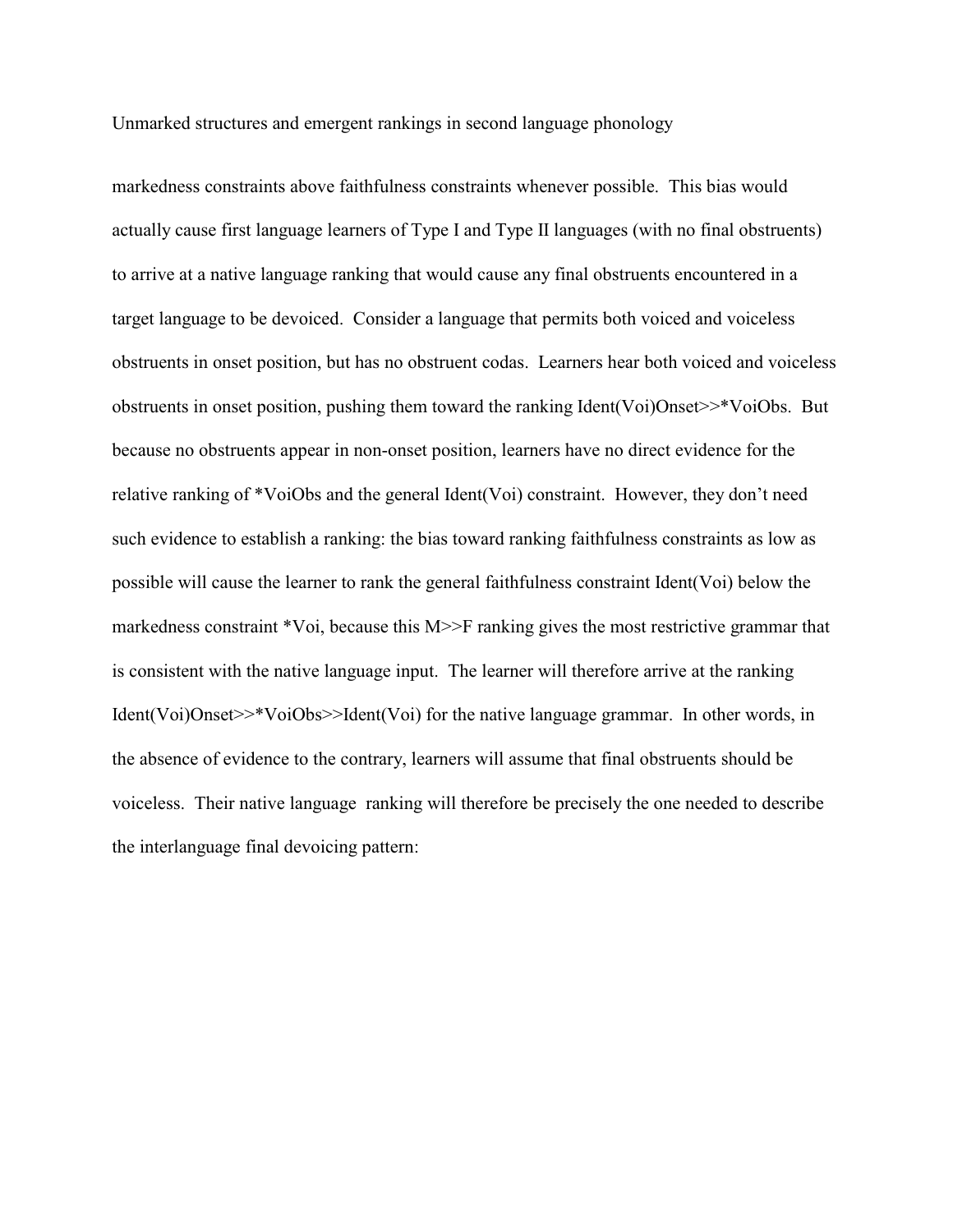| TL input: /bed/     | Ident(Voi)Onset | *VoiObs | Ident(Voi) |
|---------------------|-----------------|---------|------------|
| a. bed              |                 | $***$ 1 |            |
| $\mathbb{R}$ b. bet |                 | ∗       | $\ast$     |
| c. pet              | $*1$            |         | $**$       |

(9) Positional Faithfulness Account: NL ranking for language with voicing contrast in onset only

In the positional faithfulness account, then, the final devoicing pattern that emerges in the interlanguage results from transfer of the native language rankings (that is, the default ranking, in the absence of any obstruent codas, predicts final devoicing). The positional markedness approach, in contrast, does not require that the more specific NoVObsCoda and the more general NoObsCoda be ranked relative to each other in the native language grammar, since the interlanguage ranking of specific markedness>>general markedness emerges in response to the input data, which contains more violations of the general NoObsCoda than of the more specific NoVObsCoda constraint.

One additional difference between the positional markedness and positional faithfulness accounts is that in the positional faithfulness account, the final devoicing ranking is motivated only if the native language has a voicing contrast in onset position; otherwise, the native language offers no evidence for the ranking Ident(Voi)Onset>>\*Voi. This is arguably not the case for all languages whose speakers devoice target language coda obstruents. Mandarin Chinese, for example, has a contrast between aspirated and unaspirated stops, but no voicing contrast per se. In order for the analysis of interlanguage final devoicing as transfer of native language rankings of positional faithfulness over markedness constraints to be applicable to the Mandarin case, we need to assume that Mandarin speakers identify the English voicing contrast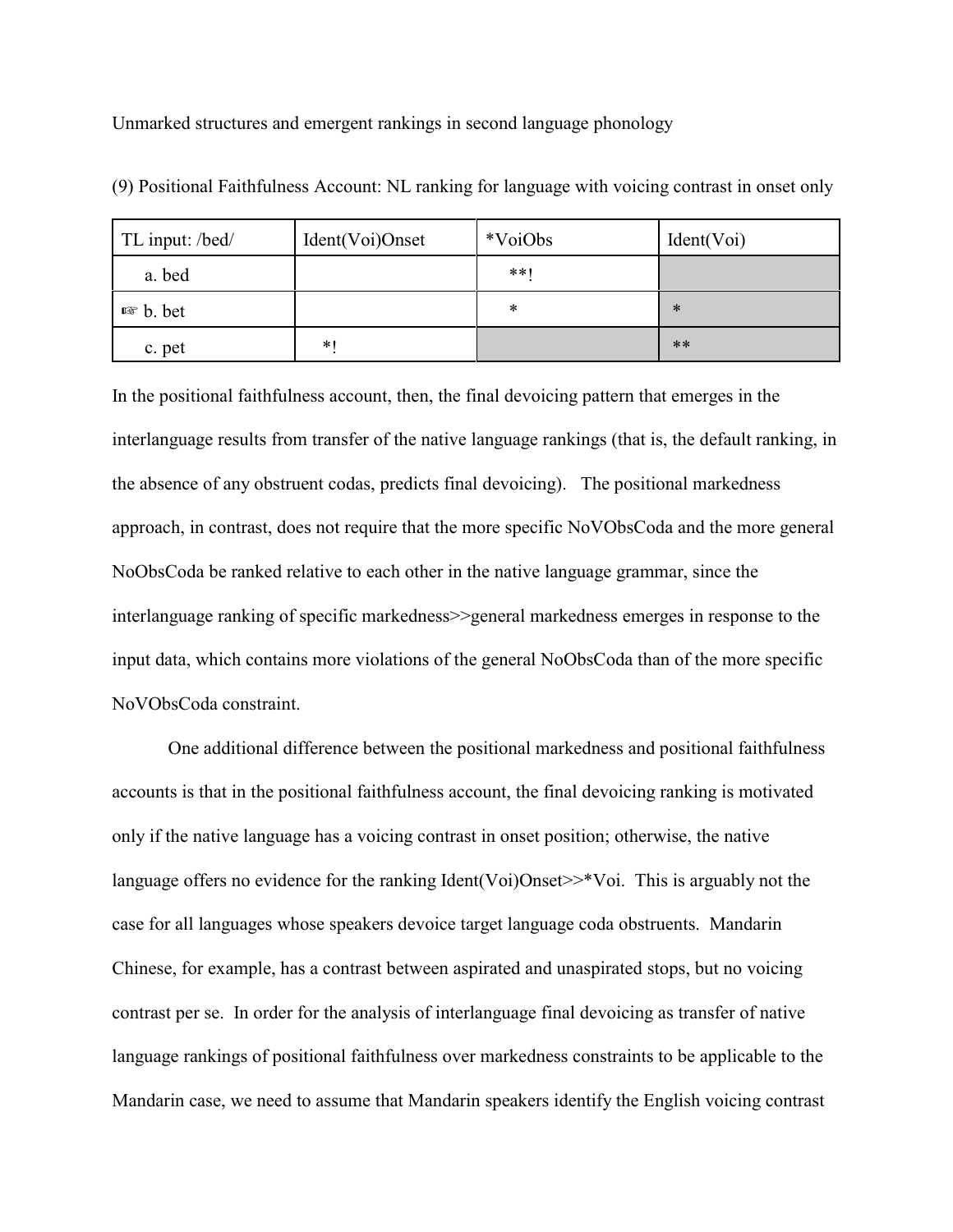with the Mandarin aspiration contrast. In contrast, the positional markedness analysis set forth in the preceding section requires only that learners identify a target language voicing contrast. For more extensive comparison of positional markedness and positional faithfulness constraints, the reader is referred to Zoll, 1998, and to Prince and Tesar, 1999 for discussion of the learnability issues with respect to positional markedness and positional faithfulness constraints, and of constraints in a specific-general relationship. This is an area that requires further investigation.

## **Additional Alternatives: Appeal to Perception, Phonetic Implementation**

To this point we have not questioned the assumption that interlanguage final devoicing of obstruents is a result of the production grammar; that is, that learners correctly perceive target language voicing contrasts, but that their phonological grammars specify the target surface realization of an underlying voiced obstruent in final position as voiceless. However, it is certainly possible that interlanguage final devoicing is a result not of the ranking of production constraints in the interlanguage grammar, but rather of learners' faulty perception of the target language data. Differences in perception due to linguistic experience are well documented (e.g., Flege, McCutcheon, and Smith, 1987), and it seems reasonable to suppose that learners whose language does not have a voiced/voiceless contrast in coda simply do not perceive this contrast. Of particular interest, then, are the findings of Wissing and Zonneveld (1996), who found that production of final voicing contrasts in English by native speakers of Tswana clearly lagged behind perception. Only 52% of the Tswana speakers' attempts at producing voiced obstruents were heard as voiced by English speakers, with the remaining 48% heard as voiceless. But when Tswana speakers were asked to classify native English speakers' final obstruents as voiced or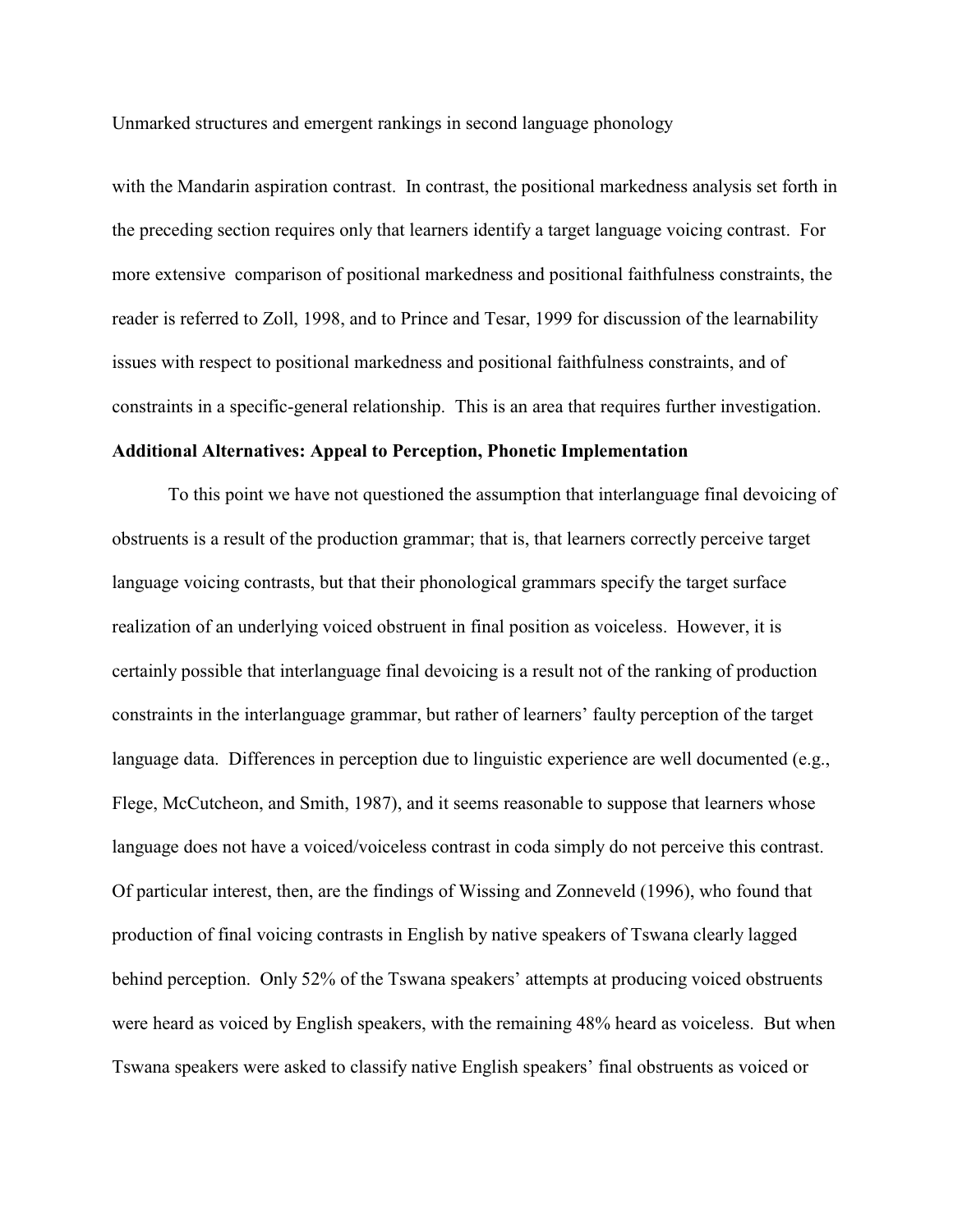voiceless, their performance was significantly better: they correctly identified voiced obstruents 70% of the time, suggesting that their problems in production could not be explained exclusively by appeal to perceptual factors.

Perceptual filtering might play another role, however. The transcriptions of interlanguage productions are, after all, filtered through native speakers' perceptual systems. Thus, it is possible that learners really do produce a voicing contrast in their target language production, but do not control all the acoustic cues that are used to signal this contrast in the target language, leading to misperception by native speaking listeners (and transcribers). For example, a major cue for voicing used by English speakers is the length of the preceding vowel, so if learners correctly produced a distinction in voicing while failing to produce a vowel length distinction, we might expect English listeners to perceive no difference between their voiced and voiceless consonants. Here again, the findings of Wissing and Zonneveld (1996) are relevant, since their study showed that Tswana-speaking learners of English failed to reliably control either vowel length or voicing into consonant closure. And in a study of Chinese speakers' pronunciations of English, Flege, McCutcheon, and Smith (1987) found that native speakers of English sustained voicing in English final voiced stops significantly longer than did native speakers of Chinese. Thus it appears that the pattern of final devoicing in interlanguage cannot be invariably attributed either to learners' inability to distinguish voiced/voiceless contrasts, or to native language transcribers' inability to distinguish learners' realization of a consistent voicing contrast.

Yet another approach to accounting for final devoicing would be to explain the pattern not as a result of phonological constraint ranking but as a matter of phonetic implementation.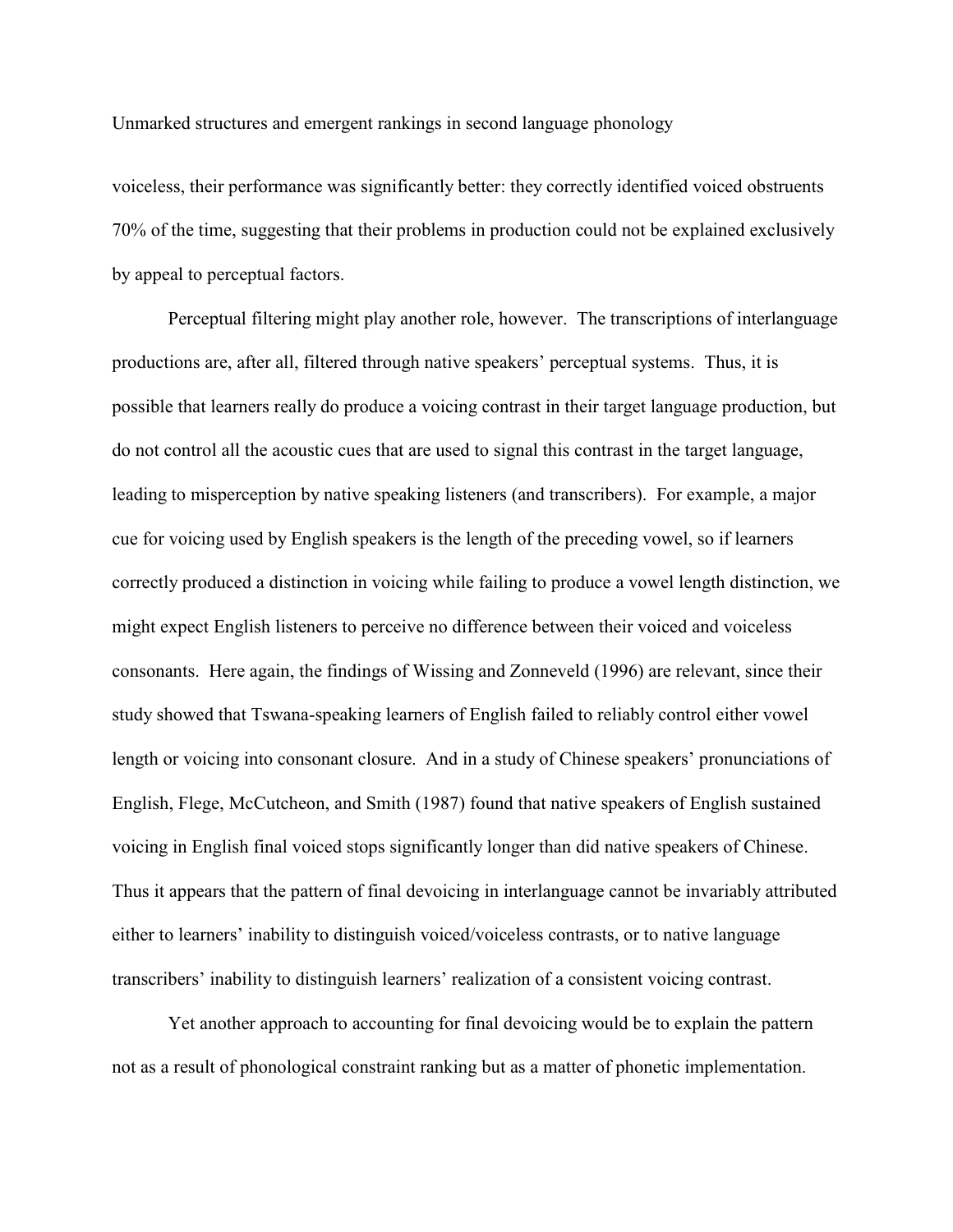That is, learners might correctly perceive the contrast, and their interlanguage grammar might achieve a ranking of constraints that permits faithful realization of final voiced obstruents (that is, a grammar like that of native speakers of Type IV languages). But the articulatory difficulty of maintaining voicing in syllable-final obstruents would simply cause them to miss their target of final voiced obstruents. On this account, final devoicing is essentially a performance error, rather than a competence error. (For an analysis along these lines of native language devoicing in Type II languages, see Gafos, 2003.)

It is obviously difficult to tease apart the predictions of these various accounts of final devoicing, and each of these possibilities requires careful experimental investigation. In the final analysis, it seems likely that final devoicing is not a unified phenomenon, but rather has multiple sources; interlanguage final devoicing may result in some cases from misperception of the target language, in others from a production grammar that defines the phonological target as voiceless in final position, and in still others from a failure to correctly implement a voiced target.

## **Conclusion**

Language contact situations provide a rich source of insight into the processes of language acquisition and universal grammar. The appearance of structures in interlanguages or in loanword adaptations that differ from those of both the native and the target languages provide potential evidence both for universal constraints and for unmarked constraint rankings. I have considered one such emergent ranking, the ranking of a more specific markedness constraint over a more general markedness constraint. I argued that this ranking can be seen to be data-driven, given a particular view of the relationship between data frequency and constraint reranking.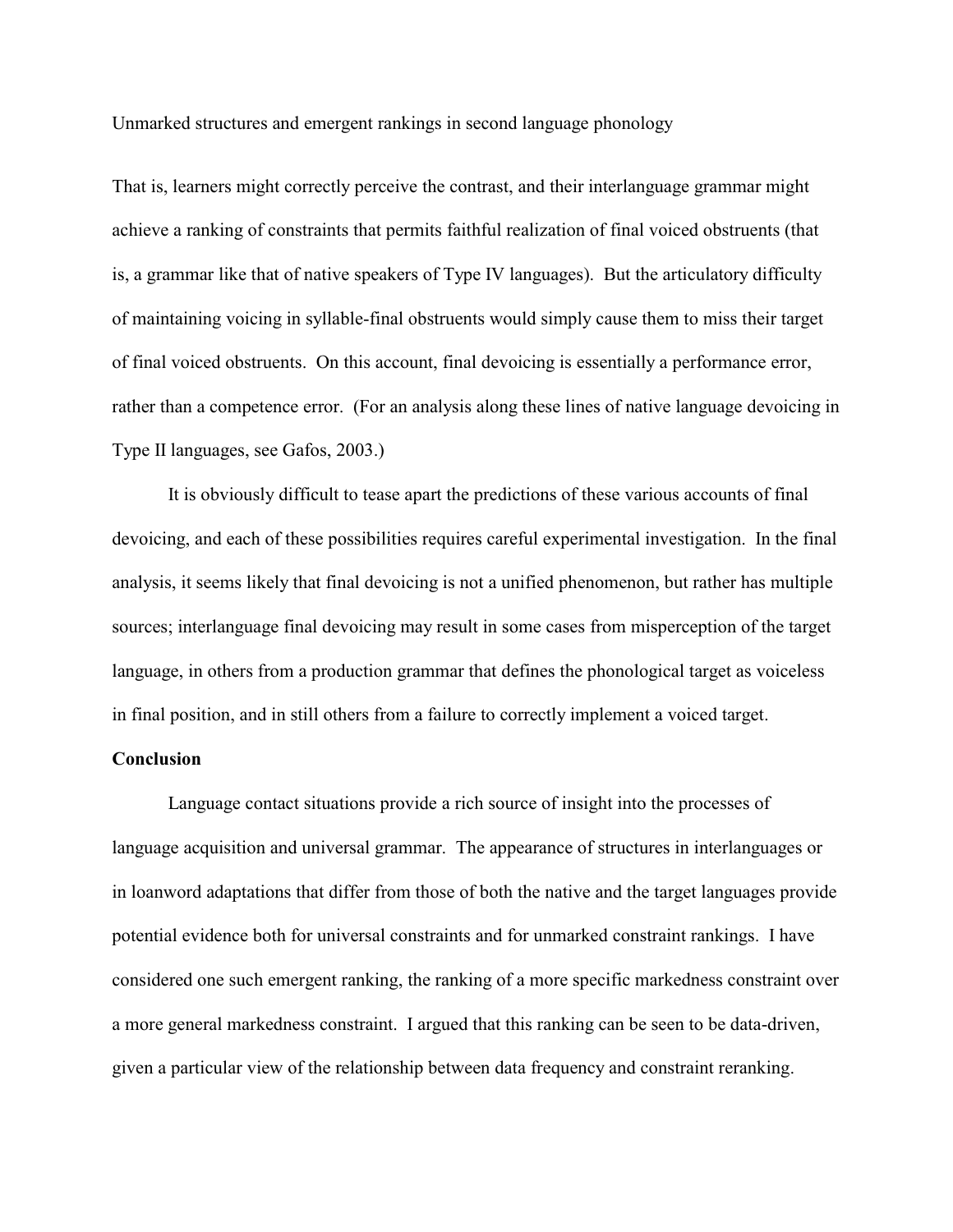Other possible 'hidden' rankings are not so easily explained; in particular, the bifurcation of constraints into two classes, markedness and faithfulness constraints, is clearly an oversimplification, and subcategories of constraints will no doubt turn out to be relevant to the question of what constitutes a default ranking. The investigation of language contact cases will provide an important tool in answering this question.

#### **References**

BERWICK, R. (1985) *The acquisition of syntactic knowledge*. Cambridge, MA: MIT Press. BOERSMA, P. and B. HAYES (2001) Empirical tests of the Gradual Learning Algorithm. *Linguistic Inquiry,* **32**, 45-86.

BOERSMA, P. and C. LEVELT (1999) Gradual Constraint-Ranking Learning Algorithm predicts acquisition order. Unpublished ms., available from Rutgers Optimality Archives ROA 361-1199.

BROSELOW, E. (1988) Prosodic phonology and the acquisition of a second language. In S. Flynn and W. O'Neil (Eds.), Linguistic theory in second language acquisition, 295-308. Dordrecht: Kluwer Academic Publishers.

BROSELOW, E. (1999) Stress, epenthesis, and segment transformation in Selayarese loans. In S. Chang, L. Liaw, and J. Ruppenhofer (Eds.), *Proceedings of the 25<sup>th</sup> Annual Conference of the*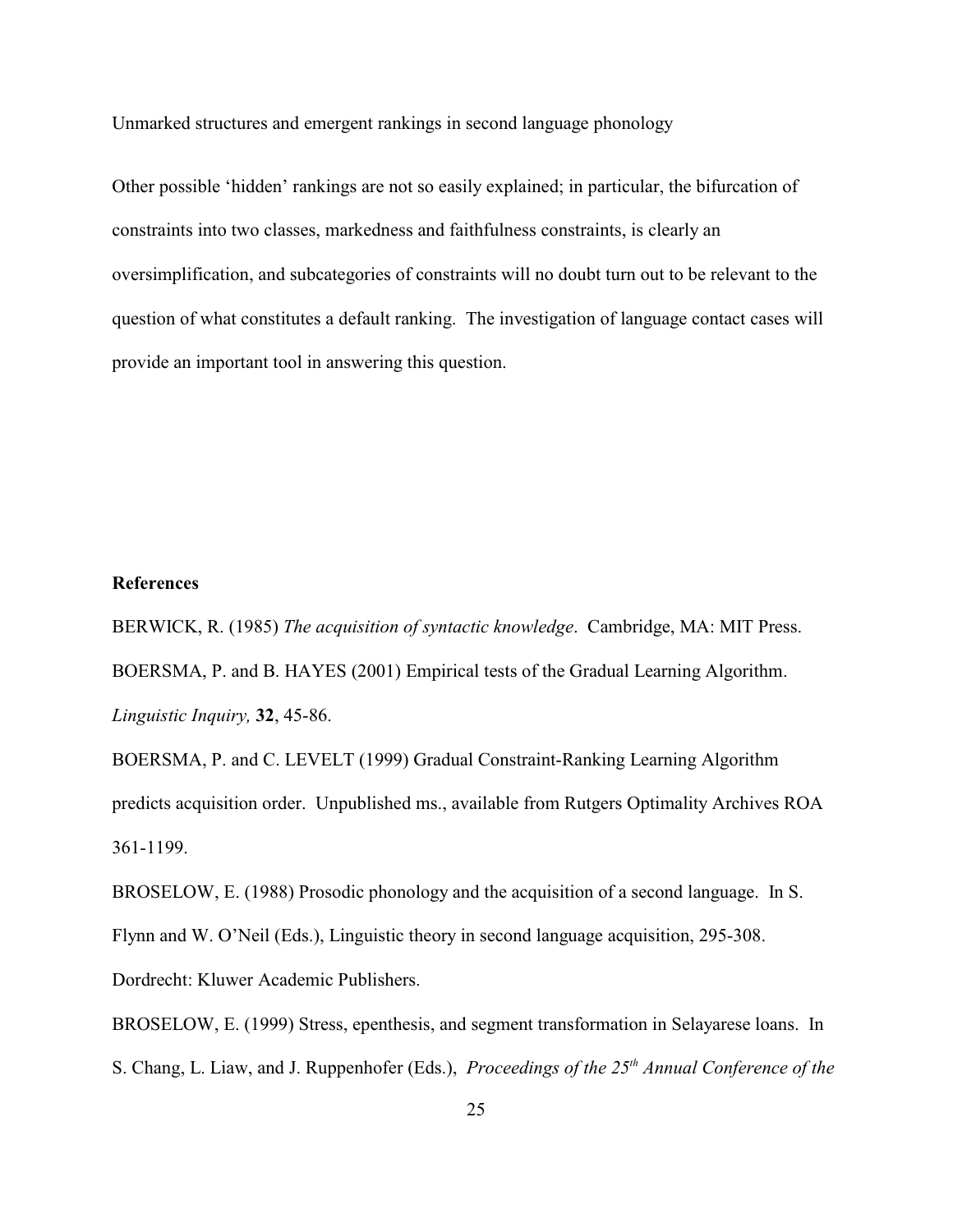*Berkeley Linguistics Society*, 211-225. Berkeley, CA: Berkeley Linguistics Society.

BROSELOW, E., S. CHEN, and C. WANG (1998) The emergence of the unmarked in second language acquisition. *Studies in Second Language Acquisition,* **20**, 261-280.

CLARK, E. and M. BOWERMAN (1986) On the acquisition of final voiced stops. In The Fergusonian Impact: *In honor of Charles A. Ferguson, Volume I (From phonology to society)*, 51-68. Berlin/New York/Amsterdam: Mouton de Gruyter.

DAVIDSON, L., P. JUSZCZYK, and P. SMOLENSKY (2000) The initial and final states: theoretical implications and experimental explorations of Richness of the Base. Unpublished ms, available on Rutgers Optimality Archives (ROA 428-1280).

ECKMAN, F. (1981) On the naturalness of interlanguage phonological rules. *Language Learning,* **31**, 195-216.

FLEGE, J., and R. DAVIDIAN (1984) Transfer and developmental processes in adult foreign language speech production. *Applied Psycholinguistics*, **5**, 323-347.

FLEGE, J., J. MCCUTCHEON, and S. SMITH (1987) The development of skill in producing word final English stops. *Journal of the Acoustical Society of America,* **82**, 433-447.

GAFOS, A. (2003) Dynamics: the non-derivational alternative to modeling phonetics-phonology. Ms., New York University.

GNANADESIKAN, A. (1995) Markedness and faithfulness constraints in child phonology. Unpublished ms., available from Rutgers Optimality Archive (ROA-67).

GRIJZENHOUT, J. and B. VAN ROOY (2000) Second language phonology: acquisition through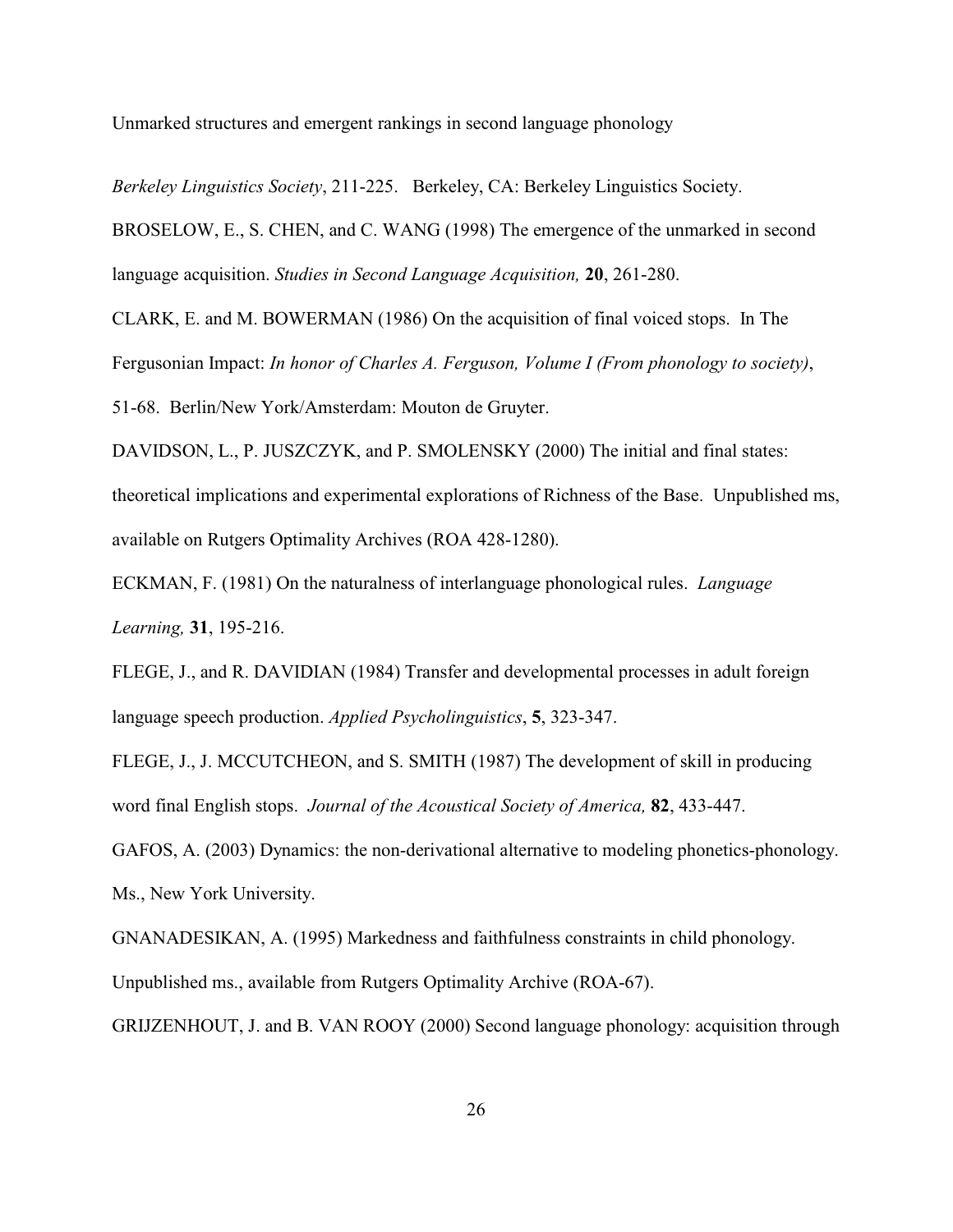gradual constraint demotion. Ms, Heinrich-Heine-Universität, Düsseldorf and Potchefstroomse Universiteit vir CHO, South Africa.

HAYES, B. (1999) Phonological acquisition in Optimality Theory: the early stages. Unpublished ms., available from Rutgers Optimality Archive (ROA-327).

HEYER, S. (1986) English final consonants and the Chinese learner. Unpublished master's thesis, Southern Illinois University, Edwardsville IL.

LEVELT, C. and R. VAN DE VIJVER (1998) Syllable types in cross-linguistic and developmental grammars. Unpublished ms., available from Rutgers Optimality Archives (ROA 265).

LOMBARDI, L. (1999) Positional faithfulness and voicing assimilation in Optimality Theory. Natural Language and Linguistic Theory, **17**, 267-302.

PRINCE, A. and SMOLENSKY, P. (1993) Optimality Theory: Constraint interaction in generative grammar. Unpublished ms, Rutgers University.

PRINCE, A. and B. TESAR (1999) Learning phonotactic distributions. Unpublished ms., available from the Rutgers Optimality Archives, ROA-353.

PULLEYBLANK, D. and W. J. TURKEL (2000) Learning phonology: genetic algorithms and Yoruba tongue-root harmony. In J. Dekkers, F. van der Leeuw, and J. van de Weijer (Eds.), Optimality Theory: *Phonology, syntax, and acquisition*, 554-592. Oxford: Oxford University Press.

ROSS, K. (1996) Floating phonotactics: variability in infixation and reduplication of Tagalog words. Unpublished MA thesis, UCLA.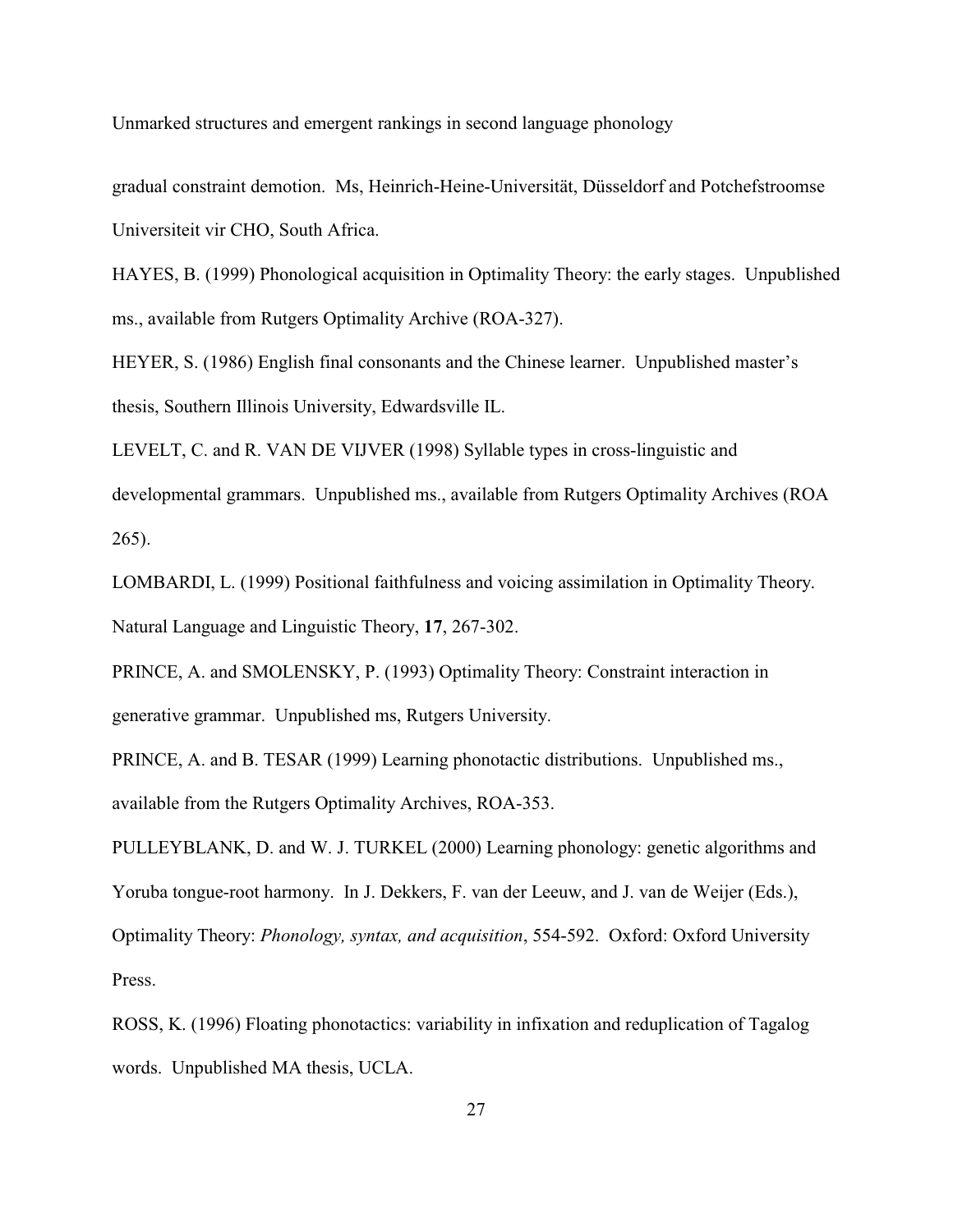SCHWARTZ, B. and R. SPROUSE (1996) L2 cognitive states and the Full Transfer/Full Access model. *Second Language Research* 12, 40-72.

SILVERMAN, D. (1992) Multiple scansions in loanword phonology: evidence from Cantonese. *Phonology,* **9**, 289-328.

SMITH, N. (1973) *Acquisition of phonology*: A case study. Cambridge: Cambridge University Press.

STEMBERGER, J. (1996) Syllable structure in English, with emphasis on codas. In B.

Bernhardt, J. Gilbert, and D. Ingram (Eds.) *Proceedings of the UBC International Conference on Phonological Acquisition,* 62-76. Somerville MA: Cascadilla Press.

STERIADE, D. (1999) Alternatives to syllable-based accounts of consonantal phonotactics. In O. Fujimura, B.D. Joseph, and B. Palek (Eds.) *Proceedings of the 1998 Linguistics and Phonetics Conference*, 205-242. Prague: The Karolinum Press.

STERIADE, D. (2000) The phonology of perceptibility effects: the P-map and its consequences for constraint organization. Unpublished ms., UCLA.

TESAR, B. and P. SMOLENSKY (1998) Learnability in Optimality Theory. *Linguistic Inquiry,* **29**, 229-268.

TESAR, B. and P. SMOLENSKY (2000) *Learnability in Optimality Theory*. Cambridge, MA: MIT Press.

VOGEL, I. (1991) Prosodic phonology: second language acquisition data as evidence in theoretical phonology. In T. Huebner and C. Ferguson (Eds.) *Crosscurrents in second language acquisition and linguistic theories*, 47-65. Amsterdam/Philadelphia: John Benjamins Publishing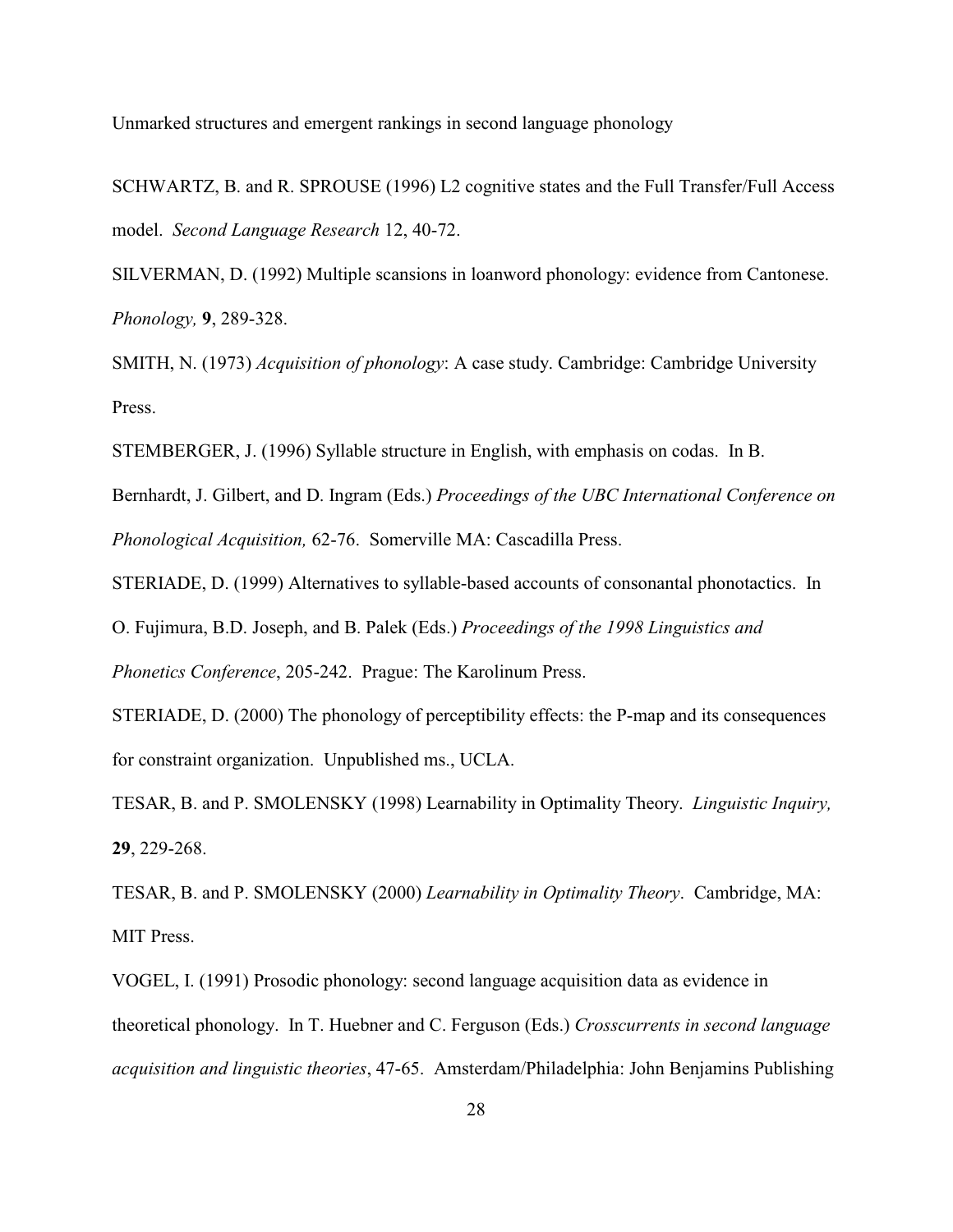Company.

WANG, C. (1995) *The acquisition of English word-final obstruents by Chinese speakers. Unpublished doctoral dissertation*, State University of New York at Stony Brook.

WISSING, D. and W. ZONNEVELD (1996) Final devoicing as a robust phenomenon in second language acquisition: Tswana, English and Afrikaans. *South African Journal of Linguistics, Supplement 34*, 3-24.

YAVAS, M. (1994) Final stop devoicing in interlanguage. In Yavas, M. (Ed.), *First and Second Language Phonology*, 267-282. San Diego, CA: Singular.

YIP, M. (1993) Cantonese loan word phonology and Optimality Theory. *Journal of East Asian Linguistics,* **2**, 261-291.

XU, Zheng (2003) A GLA account of variation in the interlanguage phonology of Mandarin learners of English. Unpublished ms., State University of New York at Stony Brook.

ZOLL, C. (1998) Positional asymmetries and licensing. Available on Rutgers Optimality Archives, ROA-282.